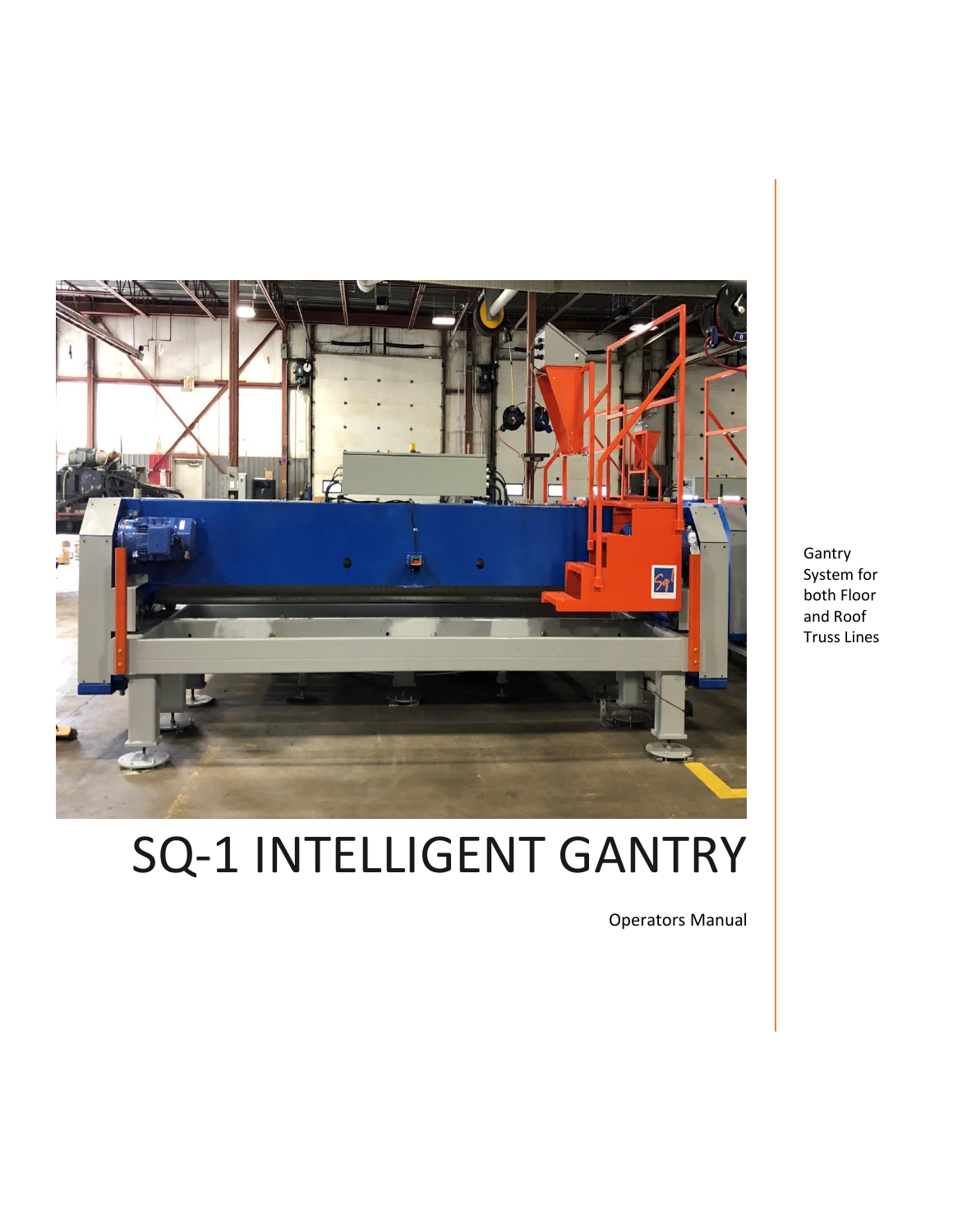#### **FOREWORD**

**This manual explains the proper maintenance of Square 1 Design Gantry Rollers as well as the daily lubrication and periodic inspection procedures.** Please read this manual thoroughly even though you may already be familiar with other Square 1 Design equipment, because it contains the most current information about the Square 1 Design Gantry Roller. This manual has been based on the standard Square 1 Design Gantry Roller. If you have any questions on modifications to your equipment, please contact Square 1 Design., or your sales representative. Square 1 Design reserves the right to make any changes or modifications to this manual or its Gantry Roller without giving notice and without incurring obligation.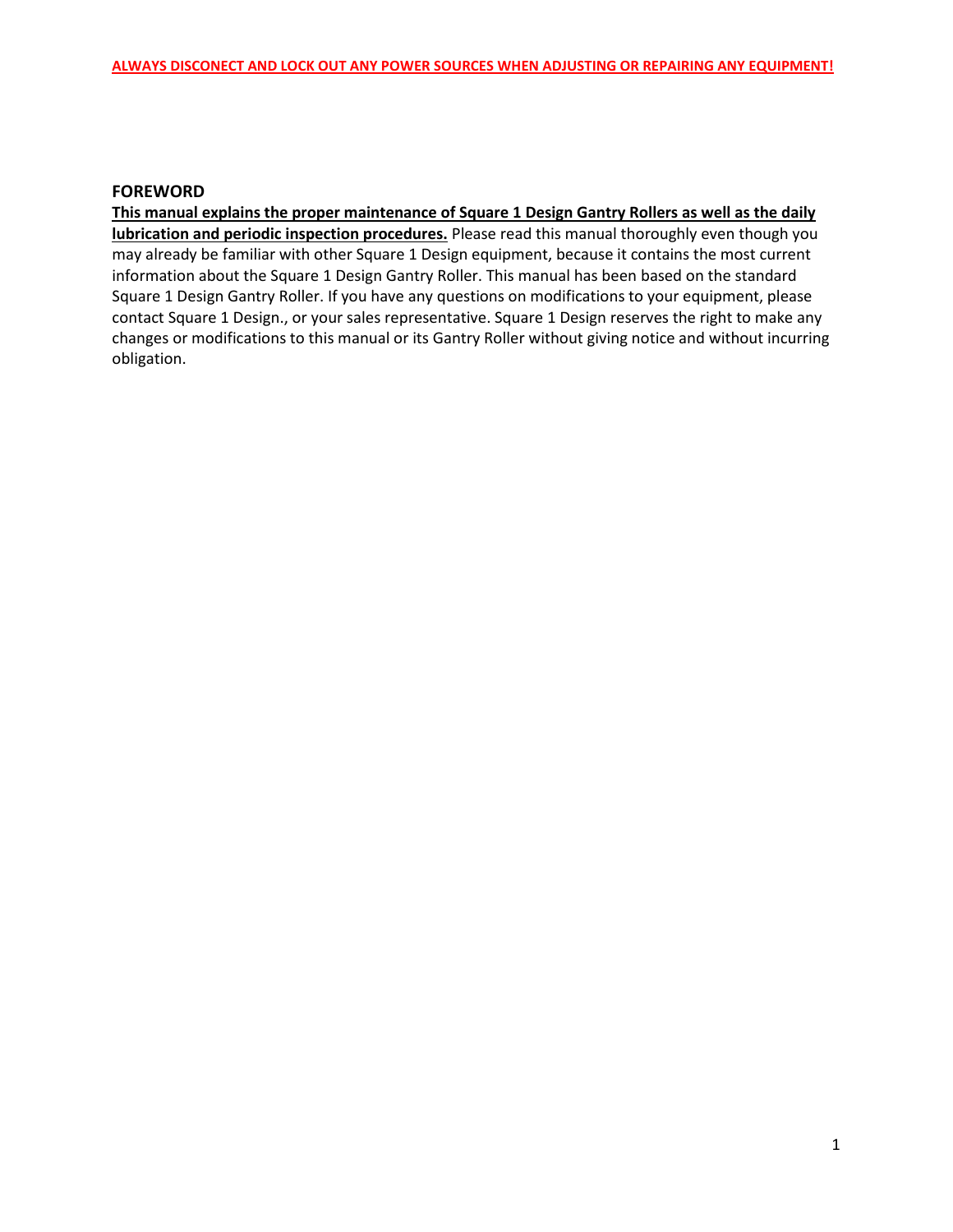| <b>CONTENTS</b>                   |            |
|-----------------------------------|------------|
| Foreword                          | Page 1     |
| <b>Before Initial Operation</b>   | Page 3     |
| <b>General Description</b>        | Page 4     |
| <b>Operation on Gantry Roller</b> | Page 5     |
| Safety and Maintenance            | Page 5     |
| <b>Safety Guidelines</b>          | Page 5-6   |
| Maintenance                       | Page 7     |
| <b>General Operation</b>          | Page 7     |
| Drive Train Adjustment            | Page 8     |
| Chain                             | Page 8     |
| Roller Adjustment                 | Page 8     |
| <b>Repair and Replacement</b>     | Page 9     |
| Electrical                        | Page 9     |
| <b>Safety Switches</b>            | Page 9     |
| <b>Control Panel</b>              | Page 9     |
| <b>Motors</b>                     | Page 10    |
| Mechanical                        | Page 10    |
| Drive Assembly                    | Page 10    |
| Chain Removal                     | Page 10    |
| Drive Sprocket Removal            | Page 10    |
| Idler Sprocket Removal            | Page 10    |
| Roller                            | Page 11    |
| <b>Bearing Removal</b>            | Page 11    |
| <b>Roller Removal</b>             | Page 11    |
| <b>Warranty Information</b>       | Page 12    |
| <b>Ordering Replacement Parts</b> | Page 13    |
| Troubleshooting                   | Page 14    |
| <b>PM Schedule and Details</b>    | Page 15-16 |
| <b>Grease Fitting Locations</b>   | Page 16-20 |
| <b>Bogie Block/Sensor Mount</b>   | Page 21    |
| <b>Gantry Parts Diagram</b>       | Page 22-25 |
| <b>Replacement Parts List</b>     | Page 26    |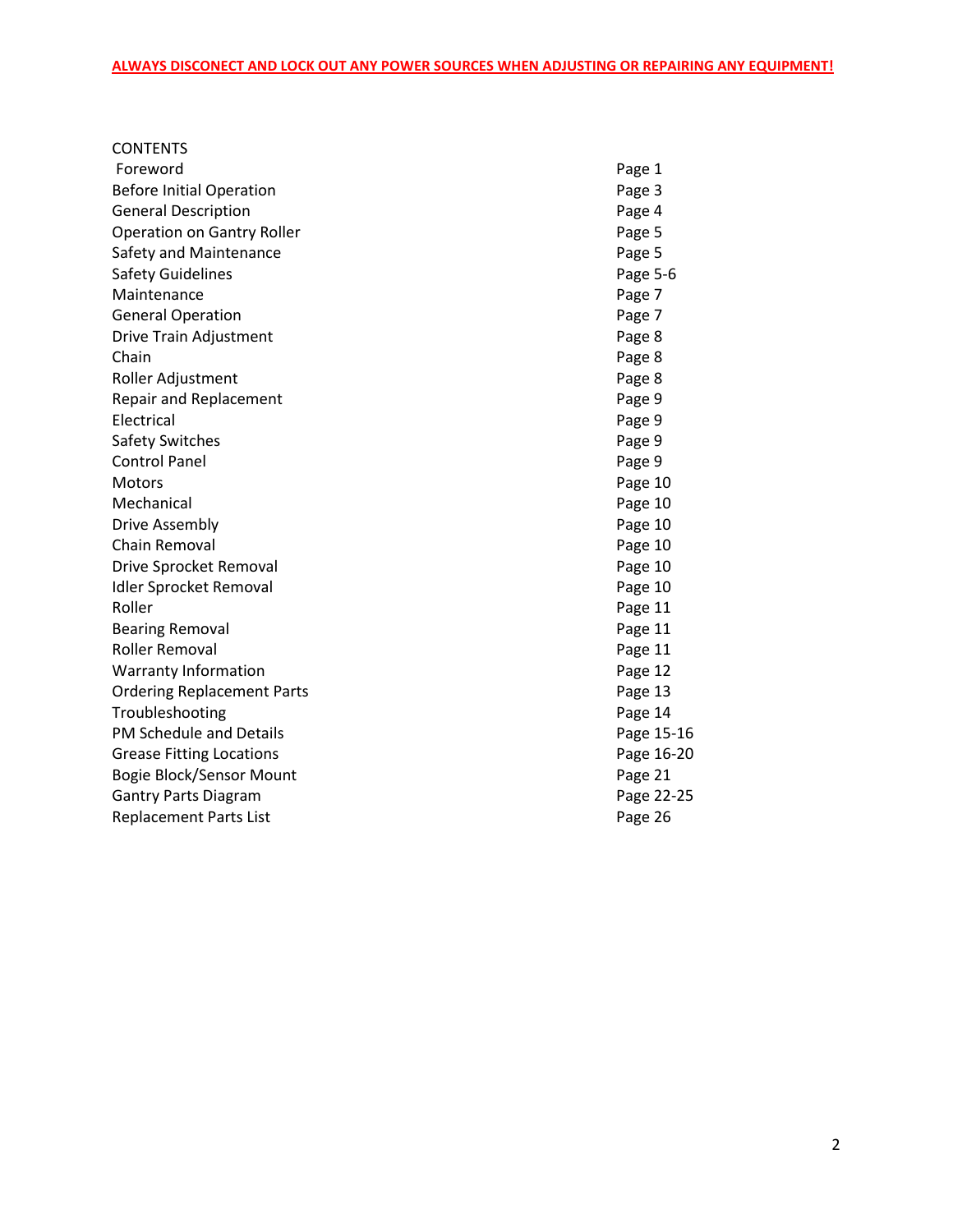### **BEFORE INITIAL OPERATION**

- **Please read this manual thoroughly.** This will give you a better understanding of a Square 1 Design Gantry Roller and permit you to operate it correctly and safely.
- **Identify and inform ALL employees who will operate or be near the Square 1 Design equipment of all concerns in this manual and on the production floor.** It is very important from both the employers and manufactures standpoint that employee's safety comes above all else. The employer should make sure any employee who either operates or works near the equipment has been properly trained and given written notice of any and all safety concerns on the production floor.
- **Always perform pre-operation checks and periodic maintenance.** This will help prevent sudden malfunctions (due to poorly maintained equipment), improve work efficiency and help insure safe working conditions.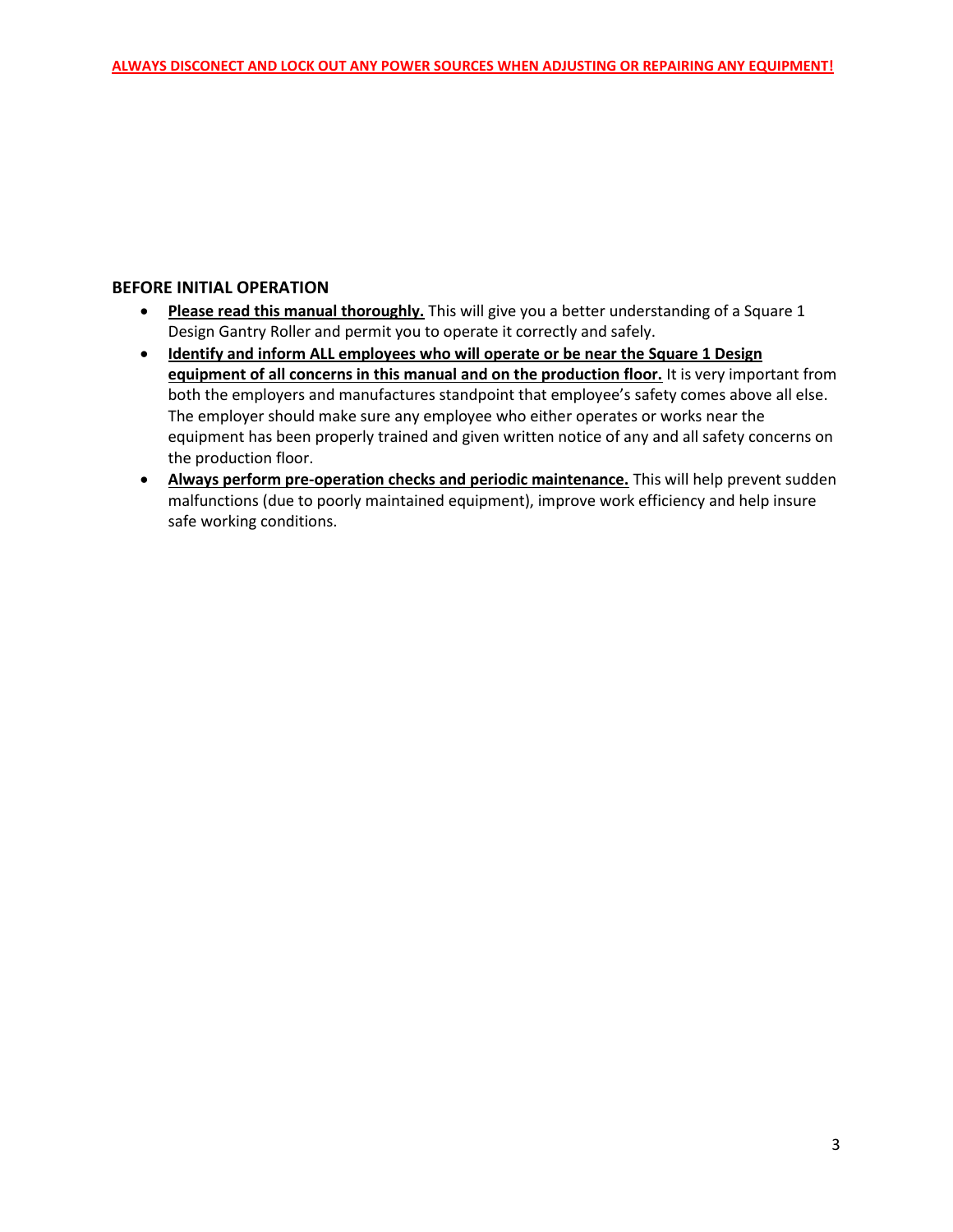#### **GENERAL DESCRIPTION**

The Square 1 Design Gantry Roller is an initial press machine. It is designed to be used in conjunction with a conveyor system to increase the assembly speed of finished wood trusses. The standard Square 1 Design Gantry Roller operates at a constant work speed of 120 feet per minute. The Square 1 Design Gantry Roller's heavy-duty design will allow it to press even the heaviest gauge plate very quickly and easily. The model # and serial # are located inside the Electrical panel of the Square 1 Design Gantry Roller. This information will be needed when contacting Square 1 Design for service information. Any information that is needed can be obtained by contacting you sales representative or:

> **Square 1 Design & Manufacture Inc. 1 Clark Road Shelbyville, IN 46176 Phone: +1-866-647-7771 Fax: +1-866-646-5771 www.Square1Design.com [Sales@square1design.com](mailto:Sales@square1design.com)**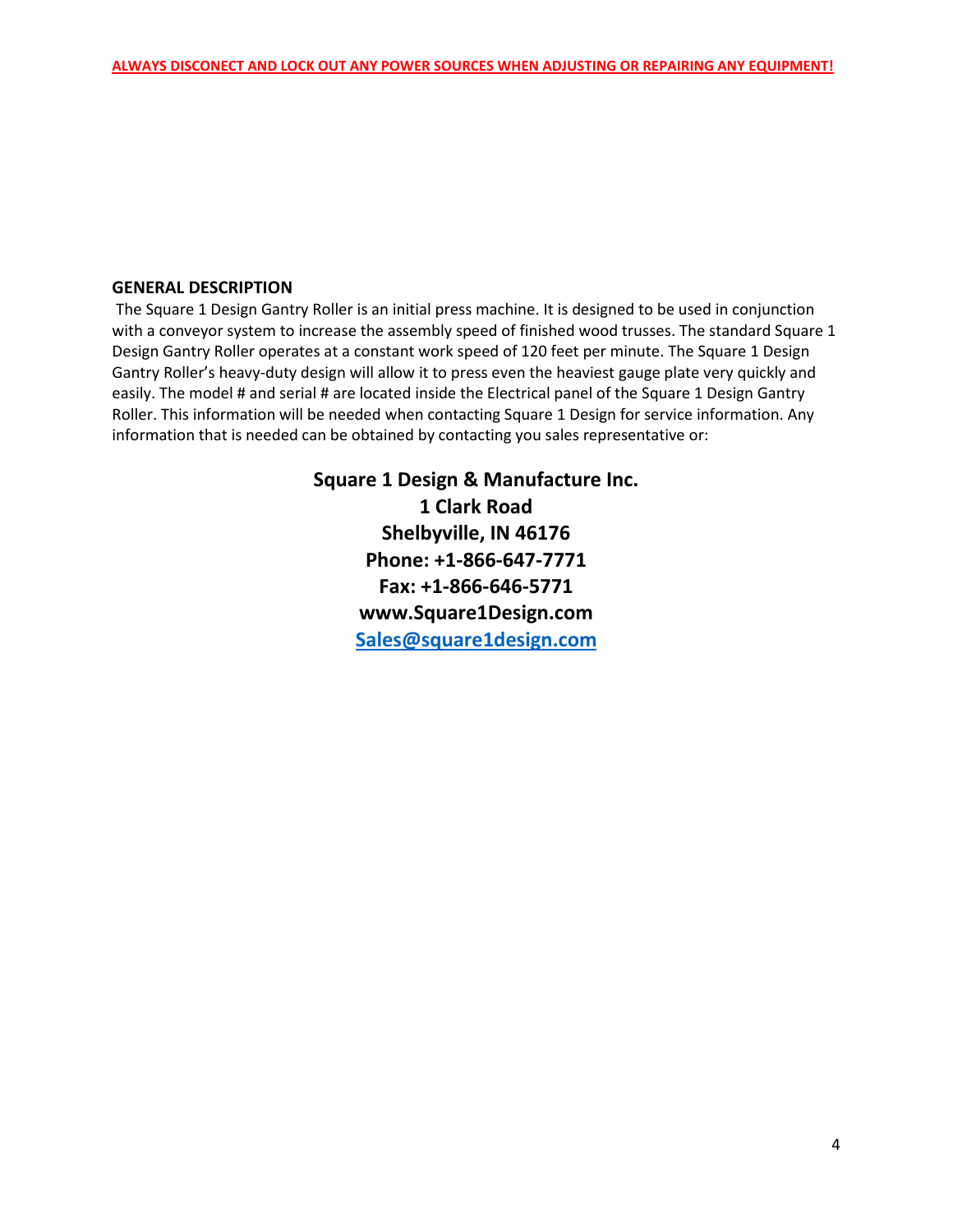### **OPERATION OF THE GANTRY ROLLER**

The Square 1 Design Gantry Roller is very simple to operate and maintain. Square 1 Design suggests that operation of Square 1 Design equipment proceed in the following manor:

- 1. Everyone near the machine read the manual so general safety guidelines can be identified.
- 2. Everyone near the machine identify the safety devices and how they operate.
- 3. Perform daily, weekly, and monthly safety and maintenance analysis.
- 4. Correct any problems before operation of the equipment is started.
- 5. Check the area before beginning to be certain no employees are near the machine.

#### **SAFETY AND MAINTENANCE**

Employee safety is to key concern at Square 1 Design Manufacturing and should also be at your production facility. It is important to stress safety concerns around any type of production equipment because serious injury can occur without the proper training and supervision. Square 1 Design & Manufacture Inc. suggests that any employee who will operate or work around this equipment be given the opportunity to read this manual and receive training from qualified personnel at your facility. With the proper maintenance the equipment and work area become much safer. Square 1 Design & Manufacture Inc. has the following list of general safety and maintenance guidelines that should accompany any safety standards your company has established.

#### **SAFETY GUIDELINES**

- 1. **Cleanliness:** The area surrounding the Square 1 Design Gantry Roller must be checked daily for any obstructions such as loose lumber or plates that could jam any area of the machine.
- 2. **Operate new equipment with special caution:** People are sometimes overconfident that the new equipment will work just like old equipment. This is not always true and a special caution should be taken around the new equipment.
- 3. **Proper equipment use**: Individuals working on or near the Square 1 Design Equipment, to prevent injury, should wear the proper equipment. Loose fitting clothing that can be caught in the machine or on the Gantry itself should **NOT** worn. Safety glasses **MUST** be worn for the protection of the employees. Employees without the Proper equipment should not be allowed near the Square 1 Design Gantry Roller. It is management's responsibility to enforce these guidelines, as well as the employees responsibility to make sure these guidelines are enforced.
- 4. **Safety bars should be identified and proven to be in proper working order**. All employees who will be working on or near the Square 1 Design Gantry Roller should know how the safety features work and confirm the machine is operating properly. If any employee notices the equipment may be malfunctioning in any way, a supervisor is to be notified and the power to the equipment is to be locked down until the problem can be rectified.
- 5. **Disconnect and lock out all power sources before any maintenance or repair is to take place.** It is important for the equipment's power to be disconnected and locked out to prevent accidental start-ups whether by another employee or workers error.
- 6. **Follow the safety checklist Daily. The** following checklist should be followed daily to ensure employees safety and a safe work environment.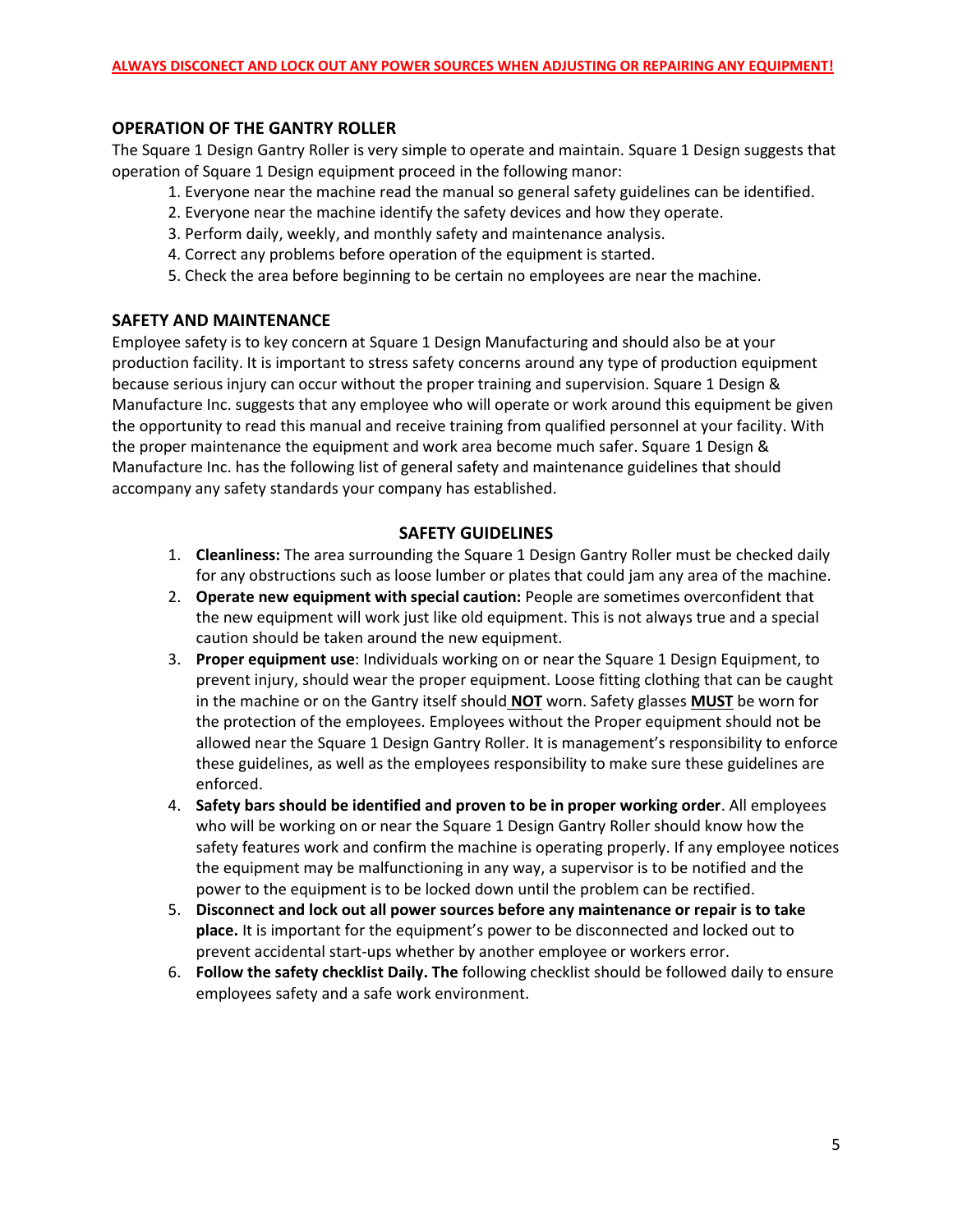# **SAFETY CHECKLIST**

#### **Daily:**

A. Check safety bars to assure they move freely and easy.

B. Check to make sure the machine stops properly when the safety bars/safety sensors are activated.

C. Check for unusual noised, overheating, oil leaks, or other unusual machine characteristics.

D. Check bearings for wear.

E. Visually inspect motors and gearboxes for excessive dirt, heat, or vibration.

F. Check gearbox oil levels (fill as required)

G. Check ventilation openings to assure they are not clogged by dirt or dust.

H. Check the area around the machine and track for cleanliness.

I. Check to be sure everyone around the machine is wearing the proper equipment.

J. Perform daily maintenance

K. Be sure area is clear of people when starting the machine.

#### **Weekly:**

A. Check all bolts, nuts and set screws and tighten as require.

B. Check drive train tension and adjust if necessary.

C. Check oil level in drive unit and add proper amount if necessary.

D. Use compressed air to remove sawdust and dirt build-up on the system and around the bearings.\*

#### **\*Wear eye protection when using the compressed air.**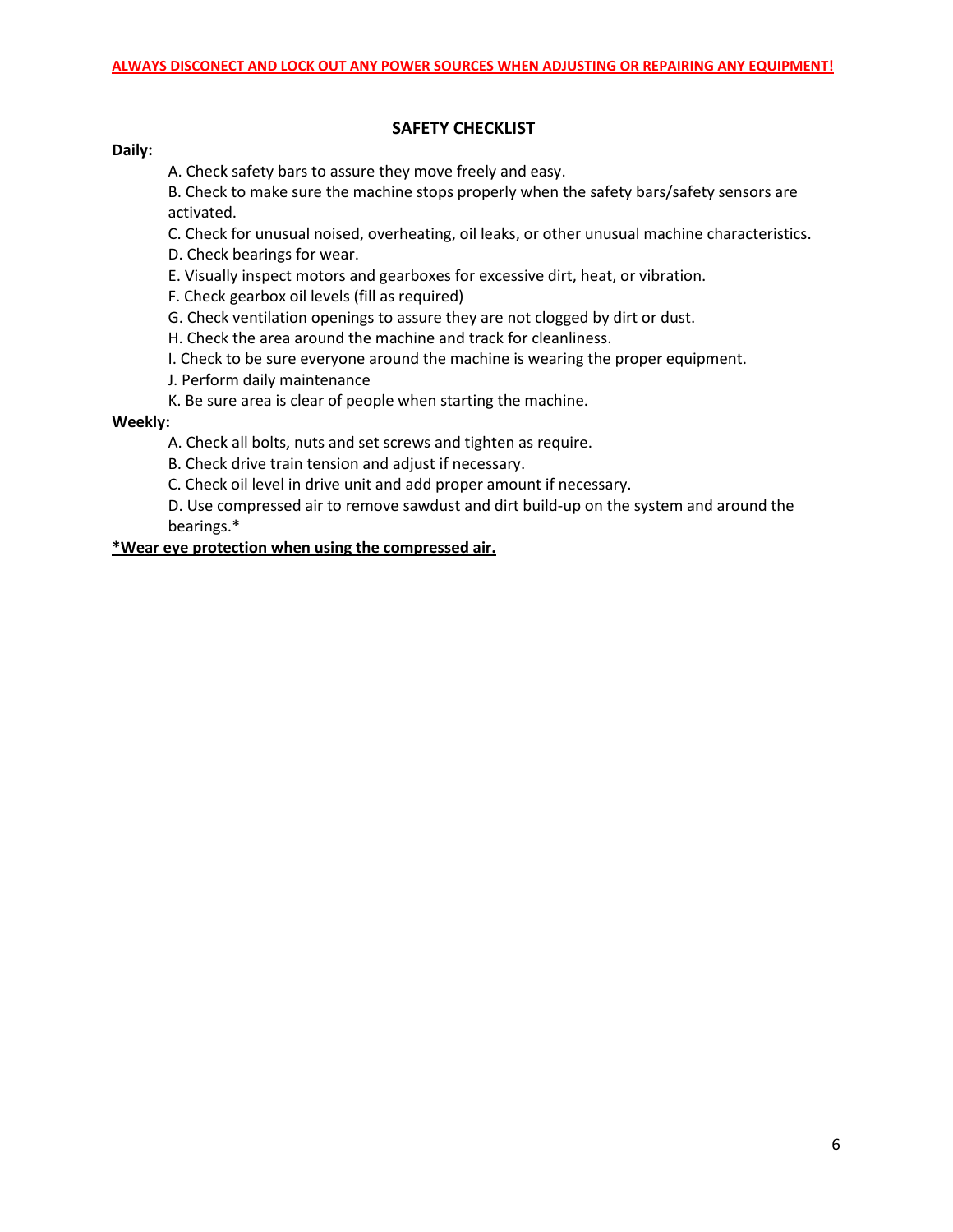#### **MAINTENANCE**

As mentioned earlier, keeping the equipment well maintained makes the work environment safer and allows reliable production for many years. Maintenance of the Square 1 Design Gantry Roller consists of lubricating the machine and chain, then tightening the nuts and bolts. The following is a maintenance schedule MUST be followed.

**Motors:** The gearboxes on each motor have sight gauges for oil levels; insure that both motors are kept at the correct level.

**Chain:** A non-detergent petroleum based oil every 18 hours should be used.

**Greased Fittings:** General-purpose grease should be used every 8 hours or as needed.

**Nuts and Bolts:** All nuts and bolts must be checked and tightened before operation of the Gantry Roller. **Air Lines:** All Air fittings and lines must be checked to provide the correct air volume.

#### **General Operation**

Operation of the Square 1 Design Gantry roller requires the operator to not only pay attention to his safety but to every other employee's safety as well. The entire work area must be inspected before operation of the machine.

After the safety inspection, the operator should review the functions of the control buttons. There are 4 buttons on the standard gantry that allow the operator to run the machine. They are as follows:

**1-Red Stop Button** This button is used in situations where immediate breaking is required. When this button is pressed power is cut off to the motors. When this power is cut the fail-safe brakes activate stopping the drive shafts. **Caution should be taken to stop the machine prior to an obstacle because the machine's weight may keep it rolling for a few seconds after the brakes have activated.**

**1-Forward Button** This button moves the machine in forward motion.

**1-Reverse Button** This button moves the machine in reverse motion.

Along with general machine operation the operator must also perform several daily operational adjustments. This section lists these adjustments and instructs the user on how to perform them.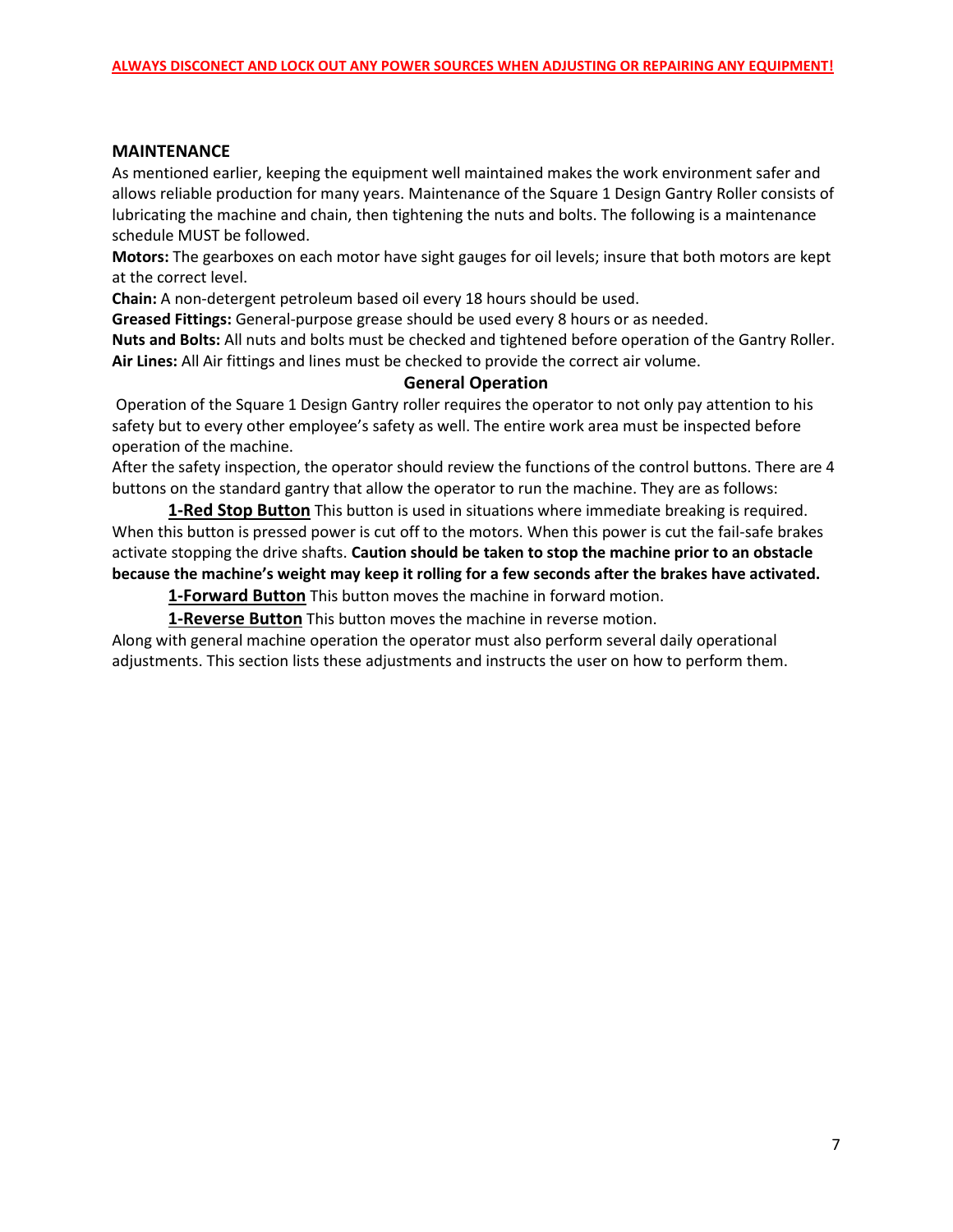#### **DRIVE TRAIN ADJUSTMENT**

#### **ALWAYS DISCONECT AND LOCK OUT ANY POWER SOURCES WHEN ADJUSTING OR REPAIRING ANY EQUIPMENT!**

Square 1 Design Gantry Rollers have a drive train on both the left and right ends. All rollers are pre-set at Square 1 Design & Manufacture Inc. for a standard 2" x 4" and the chain tension is pre-set. Adjustment may be necessary, depending on actual moisture content and wood size.

#### **CHAIN ADJUSTMENT**

#### **ALWAYS DISCONECT AND LOCK OUT ANY POWER SOURCES WHEN ADJUSTING OR REPAIRING ANY EQUIPMENT!**

Begin by removing the bolt and lock washer that is holding the right end chain guard on (See Exhibit 3). Lift off the chain guard to allow enough space to work free of any obstructions. Loosen the two lock nuts holding the idler sprocket adjustment screw in place. Loosen the four nuts that mount the bearings to the machine

The idler sprocket may then be adjusted by turning the threaded bolt clockwise to increase tension, counter clockwise to decrease tension. Care must be taken to keep the sprocket in line with the other sprockets. A little slack is desirable as it allows the chain links to seat themselves on the sprocket teeth. This will reduce wear on the sprocket and bearings.

After the adjustment is complete, the locknut must be tightened to maintain proper tension. Retighten the four mounting bolts. Replace the chain guard and replace the lock washer and bolt.

#### **ROLLER ADJUSTMENT**

**ALWAYS DISCONECT AND LOCK OUT ANY POWER SOURCES WHEN ADJUSTING OR REPAIRING ANY EQUIPMENT!**  The Square 1 Design Gantry Roller has up to 4 ½" of total roller adjustment.

To adjust the roller height, the drive chain idler sprocket adjustments must be loosened to allow plenty of slack in the drive chains. Care must be taken during roller adjustment to assure there is enough slack in the drive chains to allow full roller adjustment.

To lower the roller, loosen the bottom roller adjustment nuts at both ends of the roller assembly. Begin by turning the top roller adjustment nuts counter clockwise to lower each end of the roller. Lower the roller until it comes to rest on top of the 2 x 4\*. Tighten the bottom roller adjustment nuts.

To raise the roller loosen the bottom roller adjustment nuts on both ends of the roller assembly (See Exhibit 5). Begin by turning the top roller adjustment clockwise to raise each end of the roller until a 2 x 4\* can be inserted between the two rollers at each end. The roll will then need to be lowered slightly to put pressure on the wood. Tighten the bottom roller adjustment nuts.

Readjust the chain drive to proper tension. **Caution should be taken not to restart the machine without resetting the tension, as this will cause damage to the sprockets and the chain.**

**\*These are the instructions for a truss made from 2" lumber. For variations in thickness, the same directions can be followed using the same size lumber from which the truss is going to be made.**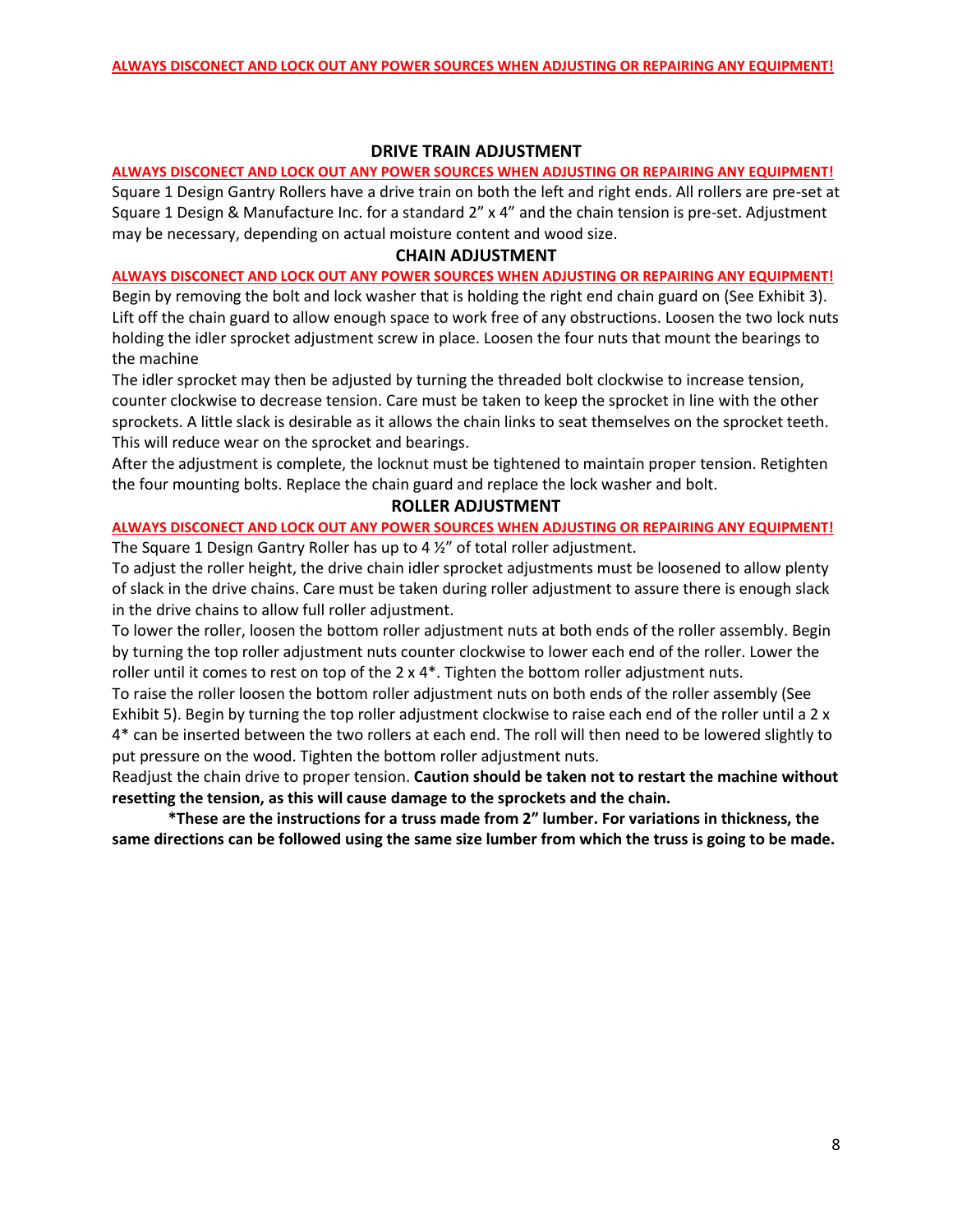#### **REPAIR AND REPLACEMENT**

In the case that a part of the machine is not working properly, this section lists how to remove and replace the correct part from Square 1 Design Gantry Roller. If parts are needed it is recommended that you contact Square 1 Design & Manufacture Inc. at the address listed on page 14.

#### **ELECTRICAL**

The following sections cover the electrical portions of the Square 1 Design Gantry Roller. Exhibits listed throughout this section contain a parts list and breakout of each item. Replacement parts are available as individual components or as complete units. Square 1 Design machines use SO multiconductor cable with sealed fittings. Any repairs should be done using the same materials.

#### **SAFETY SWITCHES**

There are 2 safety switches on each machine. Switches are available through Square 1 Design & Manufacture Inc. If they should need to be replaced contact Square 1 Design & Manufacture Inc. to make sure they are installed properly.

#### **REMOVAL OF SAFETY SWITCHES**

The safety switches are set to work with the safety bars. Remove the screws, nuts and lock washers holding the switch in place. Loosen the conduit locknut and unscrew the switch from the conduit. The wiring can now be disconnected and a new switch can be installed using the schematic as a guide. Reverse the instructions to reinstall the safety switches. Set actuator arm against the safety bar and tighten.

Test and make sure safety bar is working properly before attempting to use the machine.

#### **CONTROL PANEL**

This unit is available as a complete control panel, a starter, or component parts for starters. Refer to the Electrical Schematic provided for parts list, breakout, and schematic to determine the information needed.

### **REMOVAL OF CONTROL PANEL**

To remove the control panel, first disconnect the wiring inside the box to all motors, switches and input voltage. Remove the conduit locknuts inside and pull the conduit free from the panel.

The control panel can now be removed by unfastening the 4 nuts and bolts mounting it to the mounting bracket.

Reverse the order to install the panel.

Refer to the schematic that came with your machine for the rewiring.

Make sure the machine is operating correctly prior to running production.

#### **PENDANT SWITCH REMOVAL**

ALL 3 SWITCHES (Stop, Forward. and Reverse) can be replaced by using the same method. First remove the back plate off of the control pendant. Unscrew the switch from the plate. Remove the nameplate and push the switch through the panel.

Reverse the procedure for re installing the switch to the front of the panel.

Be extra cautious the buttons match the front panel when reinstalling (The stop button say Stop etc.) Refer to the schematic that came with your machine when making the connections.

Make sure the machine is operating correctly prior to running production.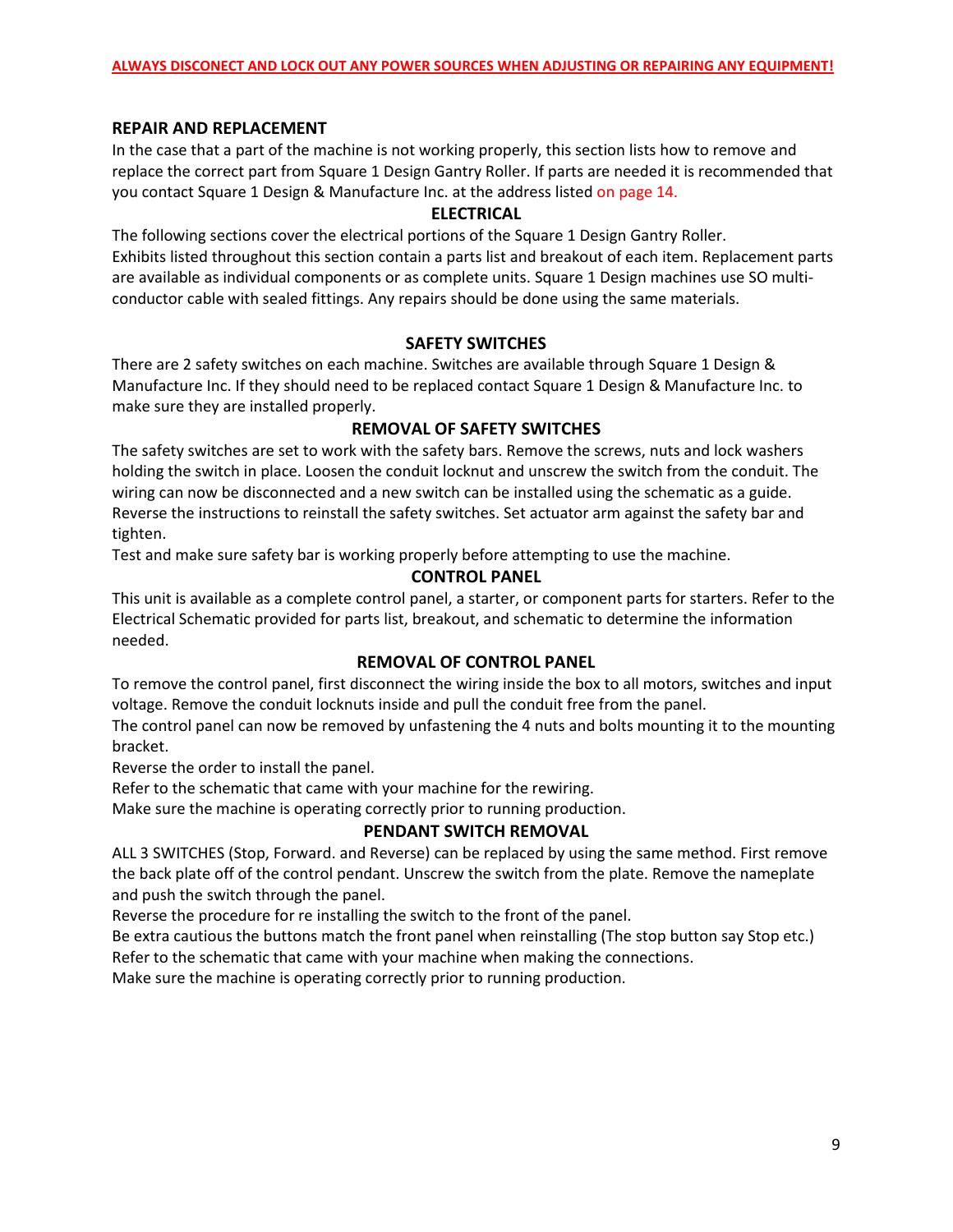#### **MOTORS**

The motors are available as a complete unit or in component parts.

#### **MOTOR REMOVAL**

Both motors (left and right drive) may be removed and replaced by the same method. Begin by disconnecting the electrical connections inside the connection box mounted on the side of the motor. Unscrewing 4 nuts holding the cover on the connection box can do this. The connection box cover is connected to the conduit. It can be set aside for reassembly.

Remove the drive sprocket and the 4 bolts holding the motor mounting plate. Be careful as the motor and gearbox are very heavy and should be supported before removing the bolts.

Reverse the procedure to remount the motor.

Refer to the schematic provided to make the electrical connections.

Make sure the machine runs properly before running the machine in production.

#### **MECHANICAL**

The following section covers the mechanical portion of the Square 1 Design Gantry Roller. Exhibits listed throughout this section contain parts lists and breakouts of common replacement parts. Some replacement parts are available as individual components and other are available only as a complete unit. Contact Square 1 Design & Manufacture Inc. or you sales representative for more information.

#### **DRIVE ASSEMBLY**

The drive assembly contains a number of component parts that are available as replacements.

#### **CHAIN REMOVAL**

Remove the chain guards.

Locate the master link in the chain making sure it is in a location with easy access.

Reduce the tension on the chain. Remove the master link by unsnapping the retaining clip and removing the link plate. Slide the master link out of the chain.

Reverse the procedure for reassembly.

Make sure the machine is operating correctly prior to running production

#### **DRIVE SPROCKET REMOVAL**

Remove the chain guards.

Remove the chain from the drive train assembly. For the sprocket with a bushing: loosen the set screw in the key, remove the 3 hex head cap screws holding the bushing tight. Screw in 2 bolts into the 2 jack bolt holes. Tighten these bolts until the taper lock bushing is loose. It can be removed using the correct size puller. The sprocket will now slide off. For the sprocket with the setscrews: loosen both setscrews and slide off sprocket.

It may be necessary to use fine grade emery paper to remove any butts from the shaft before reassembly. Reverse the procedure before reassembly.

Make sure the machine is operating correctly prior to running production.

#### **IDLER SPROCKET REMOVAL**

Remove the chain guards.

Remove the chain from the drive train.

Remove the 4 bolts holding the bearings in place.

To remove the sprocket, loosen the 2 set screws holding the shaft in position in the bearings.

Reverse the procedure for reassembly and grease before start up.

Make sure the machine is operating correctly prior to running production.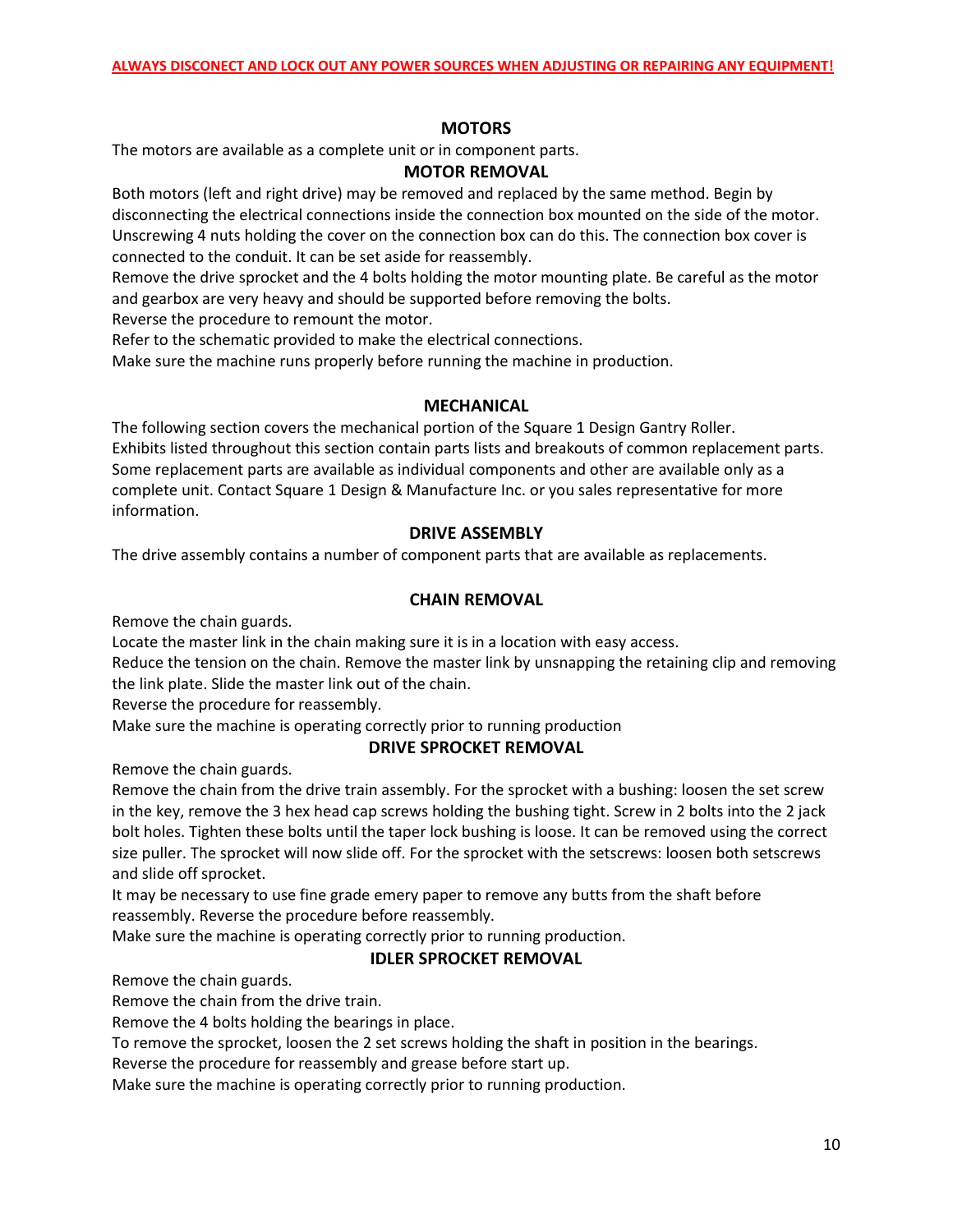# **ROLLER**

The roller and bushings are replaceable items. Contact Square 1 Design for breakouts to determine the replacement parts required.

# **BEARING REMOVAL**

Remove the chain guards.

You will need to remove the roller sprocket before starting the bearing removal. Support the roll to prevent any moving.

First, unfasten the 4 bolts A, B, C, and D. Remove the bearing side supports

Remove the grease insert from the bearing block. Loosen the roll adjustment bolts.

Pop the pins out of the adjustment rod to the bearing block. Unscrew the roll adjustment rod from the bearing block. Pull the bearing block off of the shaft with the correct tools.

Check the bearing housing for damage. If the bearing has worn through the housing it will have to be replaced.

To remove the bearing, use an arbor slightly smaller the O.D. of the bearing, and press it out of the housing. When pressing a new bearing into the housing, care must be taken to prevent damage to the bearing. After the bearing is installed in the housing, the grease holes must be drilled. Use the housing as a guide for the drilling.

Remove all burrs from the I.D. of the bearing.

Check the shaft for burrs before reassembly. Reverse the procedure to reassemble and reseal all fittings before start-up.

Make sure the machine is operating correctly prior to running production.

# **ROLLER REMOVAL**

Follow the directions to remove the bearing blocks. The roller can be removed by two different methods.

To remove the roller from the top of the machine: disconnect all electrical from the top frame. Remove top guard from frame. Remove the nuts from the top of the bearing block.

Remove the head assembly. Repeat this procedure for the other side.

Place slings around the roller and attach a crane or hoist of proper capacity and lift the roller from the unit.

Reverse the procedure to reassemble and grease all fittings before start-up.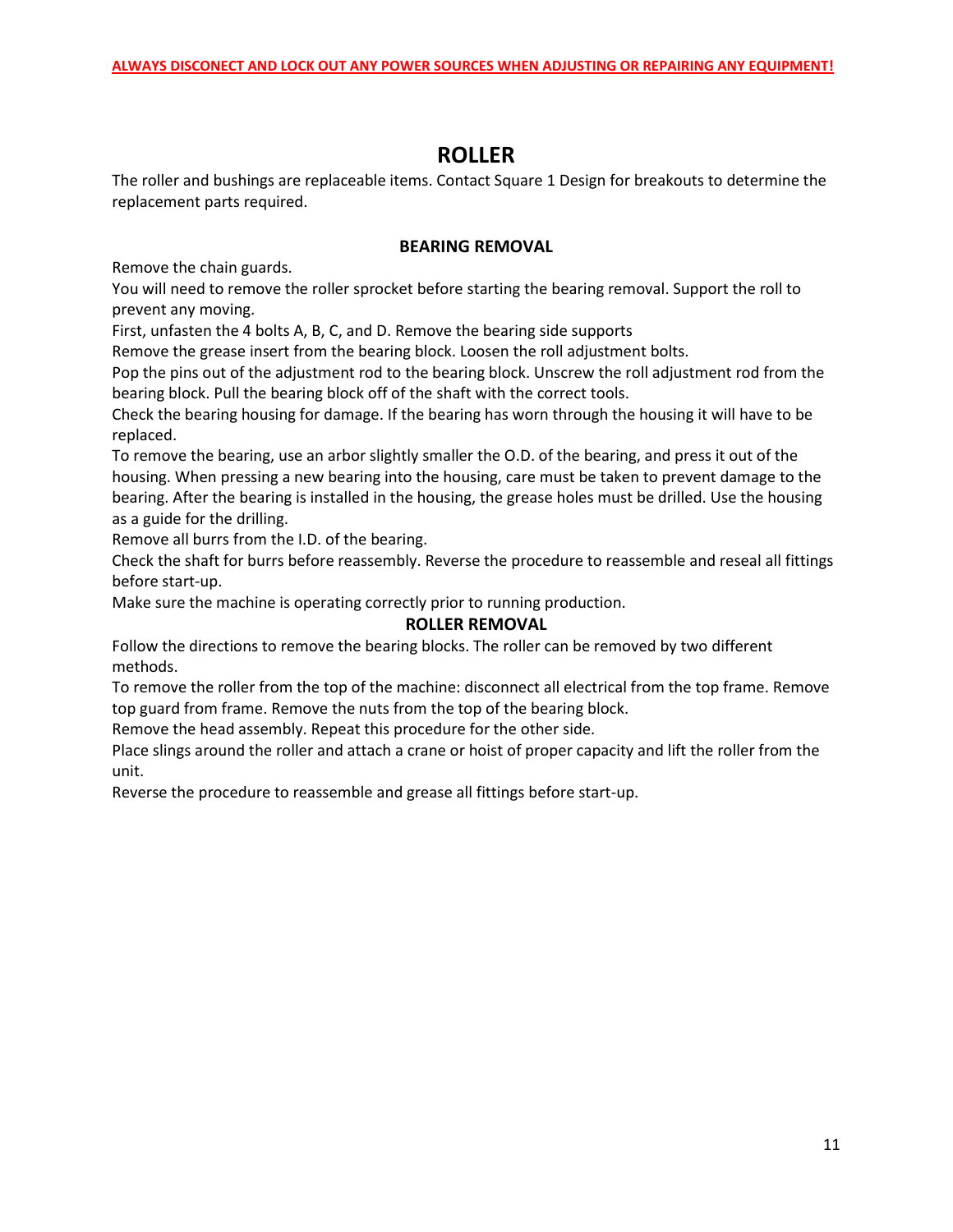# **WARRANTY**

Square 1 Design & Manufacture, Inc. warrants the equipment manufactured by it, to be free from defects in materials or workmanship for one (1) year from the date of delivery to the original purchaser. This is provided the equipment had been properly installed, operated, used, cared for, adjusted, cleaned and lubricated by the owner. All equipment claimed to be defective shall be returned to Square 1 Design & Manufacture, Inc. charges prepaid. All collect shipments will be refused. If upon inspection Square 1 Design & Manufacture Inc. determines to its satisfaction, that any part of the equipment is defective, Square 1 Design & Manufacture, Inc, at its option, correct the defect by repair or replacement. This warranty shall not apply if the original equipment had been altered or modified by any person other than Square 1 Design & Manufacture Inc. This Warranty shall not apply to starters, motors, gear reducers, or microswitches that are component parts of the equipment. Those separate component parts are governed by separate warranties of the respective component manufacturers, which warranties of the respective component manufacturers which warranties may be shorter than or longer than the one (1) year warranty granted by Square 1 Design & Manufacture, Inc. upon request by the owner. Any repairs are available from Square 1 Design & Manufacture Inc. upon request by owner. Any repair or replacement of such component parts shall be governed solely by manufacturer, and it shall be owner's responsibility to enforce any warranty claims directly with such component part manufacturer.

# **EXCEPTION FOR THIS WARRANTY AS EXPRESSLY STATED, SQUARE 1 DESIGN & MANUFACTURE, INC. MAKES NO OTHER WARRANT EXPRESSED OR IMPLIED. ANY IMPLIED WARRANTY OF MERCHANTABILITY OR FITNESS FOR A PARTICULAR PURPOSE IS HEREBY DISCLAIMED.**

Square 1 Design & Manufacture Inc. shall not be liable for damages, direct, consequential, or incidental, or for delays, if such occur as a result of defects in material or workmanship.

# **SQUARE 1 DESIGN & MANUFACTURE INC.**

| <b>PURCHASE DATE:</b> |  |
|-----------------------|--|
| <b>MODEL NUMBER:</b>  |  |
| <b>SERIAL NUMBER:</b> |  |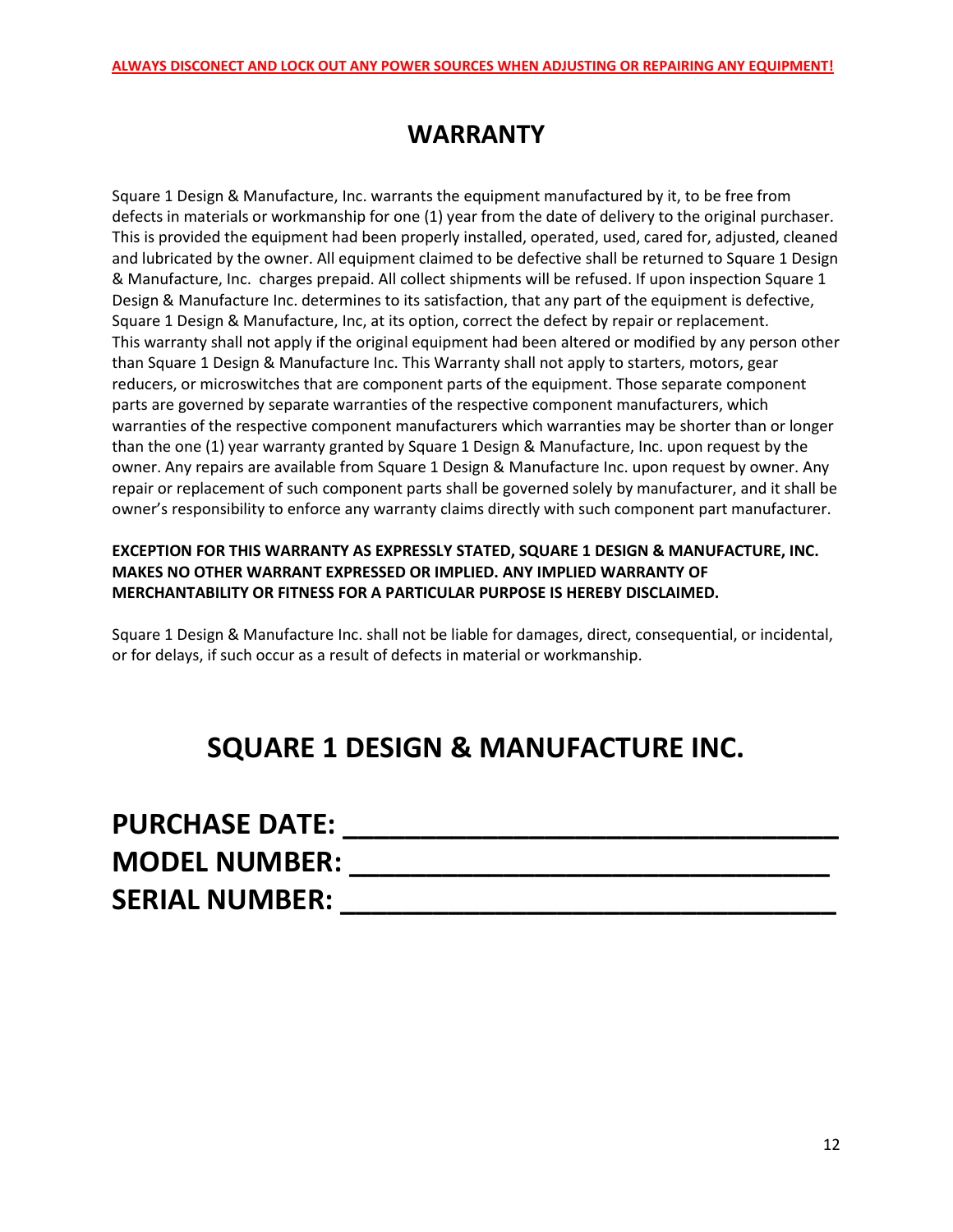# **ORDERING REPLACEMENT PARTS:**

Replacement parts can be ordered by calling, emailing, or faxing: **Square 1 Design & Manufacture Inc. 1 Clark Road Shelbyville, IN 46176 Phone: +1-866-647-7771 Fax: +1-866-646-5771 www.Square1Design.com [Sales@square1design.com](mailto:Sales@square1design.com)**

When ordering parts, you must include the serial and model #'s of your Square 1 Design Gantry Roller.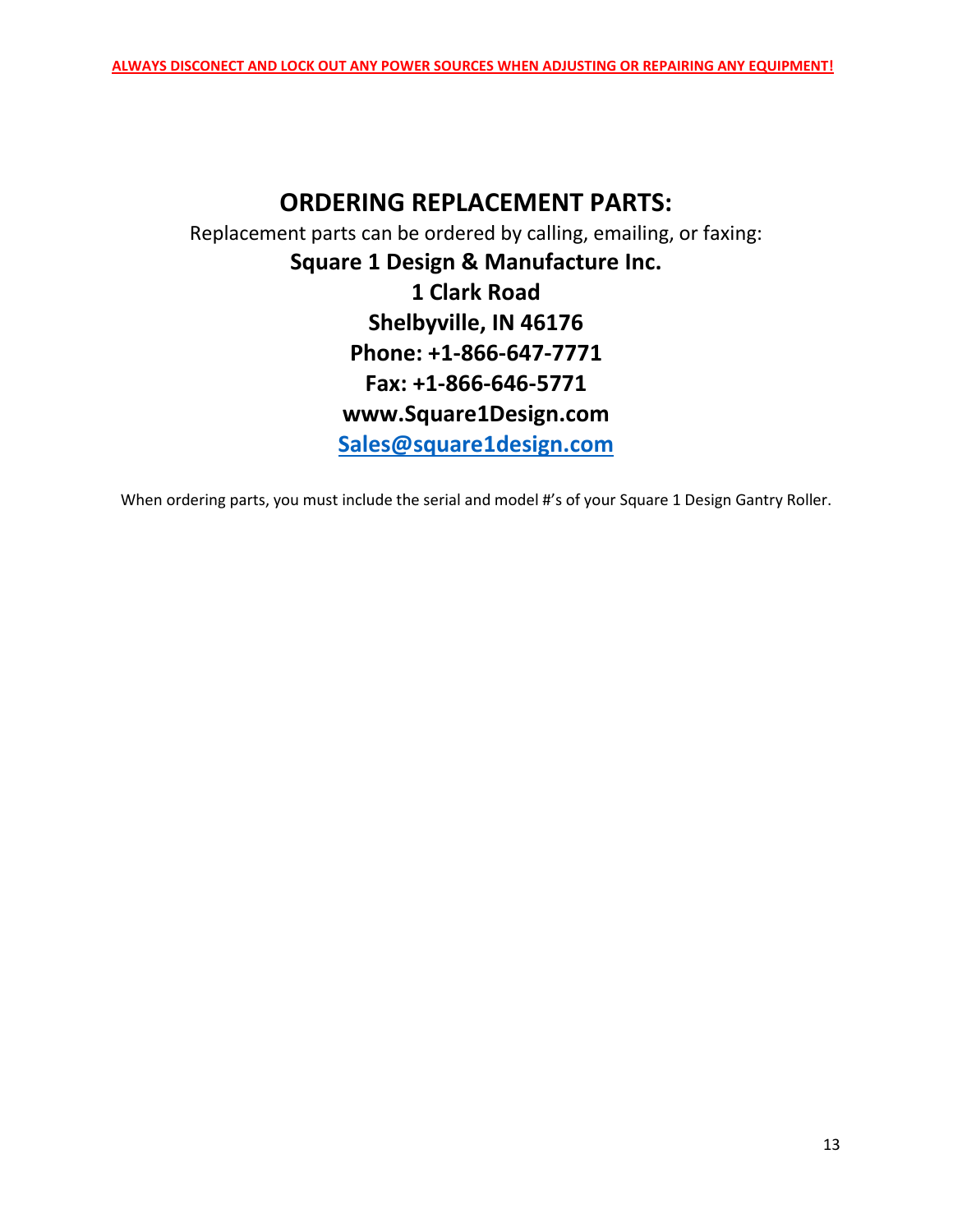# **TROUBLESHOOTING**

There are several problems that can occur due to general vibration of the machine, or lack of maintenance. The following list the 4 common calls that Square 1 Design receives:

| Problem                                                | Cause                                          | <b>Results</b>                                           |
|--------------------------------------------------------|------------------------------------------------|----------------------------------------------------------|
| The machine will not press the<br>plates tight enough. | The bogie wheels are not tight<br>to the tube. | Adjust the bogie wheels up to<br>the bottom of the tube. |
|                                                        |                                                |                                                          |
|                                                        | Your wood is smaller than                      | Adjust the roller down to match                          |
|                                                        | previous wood.                                 | the wood.                                                |
| One side of the machine starts                         | Chains are not adjusted                        | Retighten chains equally.                                |
| before the other.                                      | properly.                                      |                                                          |
|                                                        |                                                | This may have to be done                                 |
|                                                        |                                                | several times up and down the                            |
|                                                        |                                                | track.                                                   |
| The machine presses the plate                          | Wood is different sizes.                       | Use uniform wood in the truss.                           |
| good on one piece of wood at                           |                                                |                                                          |
| the joint, but not on the other.                       |                                                |                                                          |
| Intermittent electrical problems                       | A loose wire in the system.                    | Check all contacts in the box,                           |
| during operation of the                                |                                                | push buttons, and safety                                 |
| machine.                                               |                                                | switches.                                                |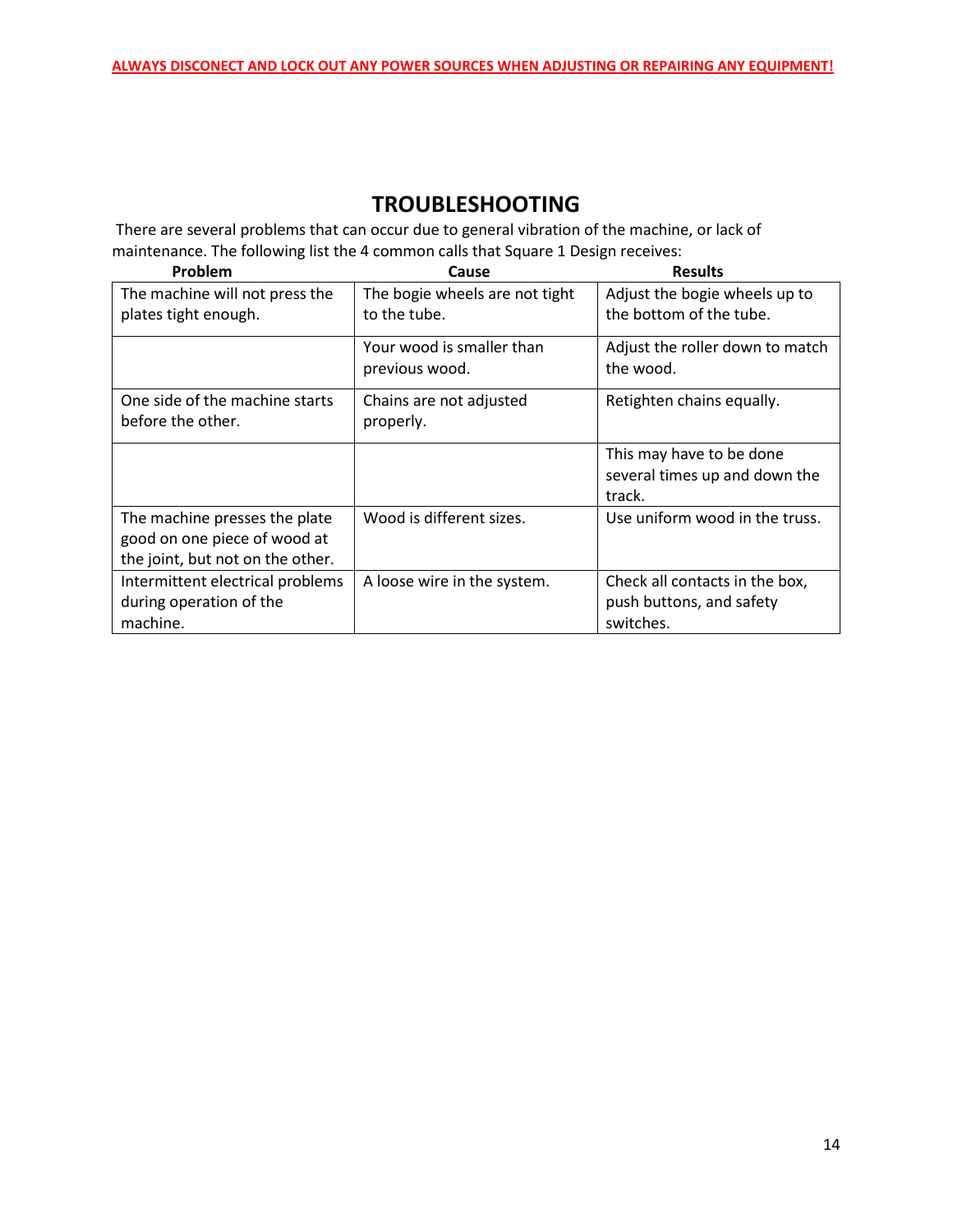# **PM Schedule for Square 1 Design Intelligent Gantry System**

Prior to performing any PM's please follow your companies Lock Out/Tag Out

# Procedure to prevent injury.

### **Monthly PM Schedule**

- Grease Gantry.
- Check chain tension.
- Tighten down button head cap screws that hold skins in place.
- Hand check set screws located on sprockets

# **Quarterly PM Schedule Semi-Annual PM Schedule Annual PM Schedule**

# **26 Grease Fittings Per machine 13 per side**

Remove Covers located on the end of the Square 1 Design Intelligent Gantry to access Grease Fittings

1 on the roller per side. Located behind the large drive sprocket. (This is accessible once End Cover is removed.)

4 for the idler shafts per side, Located to the left and right of the large drive sprocket. (These are accessible once End Cover is removed.)

4 for the black wheels per side, fitting located on the bottom side of the bearing. (These are accessible from under the Gantry.)

2 for the slack adjuster. Located below the large drive sprocket. (These are accessible once the End Cover is removed)

# **Check for Chain Tension**

Below the Drive Sprocket there are 2 bearing, a sprocket and a shaft that make up the Tensioner. If chain is too loose adjustment is made by loosing the 4 (1/2" Bolts that hold the bearings in place) Then adjusting down the  $\frac{y}{n}$  full thread bolts at the top of the weldment. Adjust evenly, when desired tension is applied to the chain, tights down jam nuts, and retighten the 4 bolts that hold the bearings in place.

# **Tighten button head cap screws that hold skins in place.**

These are the black in color cap screws that hold the outside guards in place. Doing this will help prevent the loose of fasteners and help with noise.

# **Hand Check set screws**

Check set screws in the sprockets, with an Allen Key just make sure that the set screws haven't vibrated loose. There are 2 per sprocket, and 2 per black drive wheel, with the exception of the drive sprocket that has 1 in the key way. While doing this also check the locking collars.

# **Safety Sensor Bracket**

Verify that the bolts that hold the mounting bracket are tight, lack of doing so could cause that sensor to move and in turn throw off the sensors location.

# **Quarterly PM Schedule**

- All monthly PM's should be completed.
- Check to make sure that no electrical connections have come loose.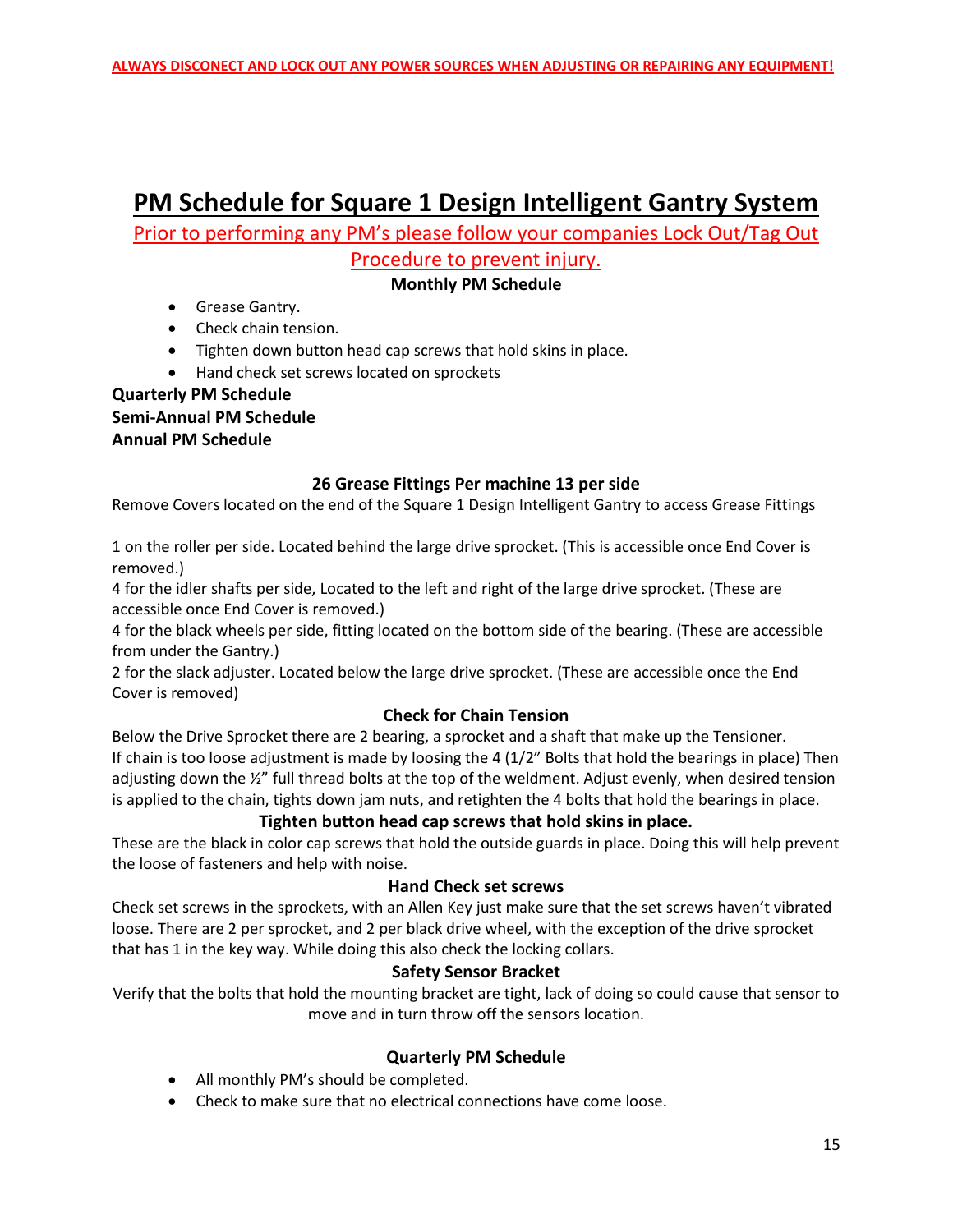- Verify that no air connections have come loose.
- Check 1-1/2" Jam nuts located above and below the headset and verify that they are tight. If these become loose it will allow for the roll to move up and down and not provide a good press of the plates.
- Verify that the 1" bolts and jam nuts located on the bogie blocks are tight.

### **Annual PM Schedule**

- $\triangleright$  All monthly PM's should be completed.
- ➢ All Quarterly PM's should be completed.

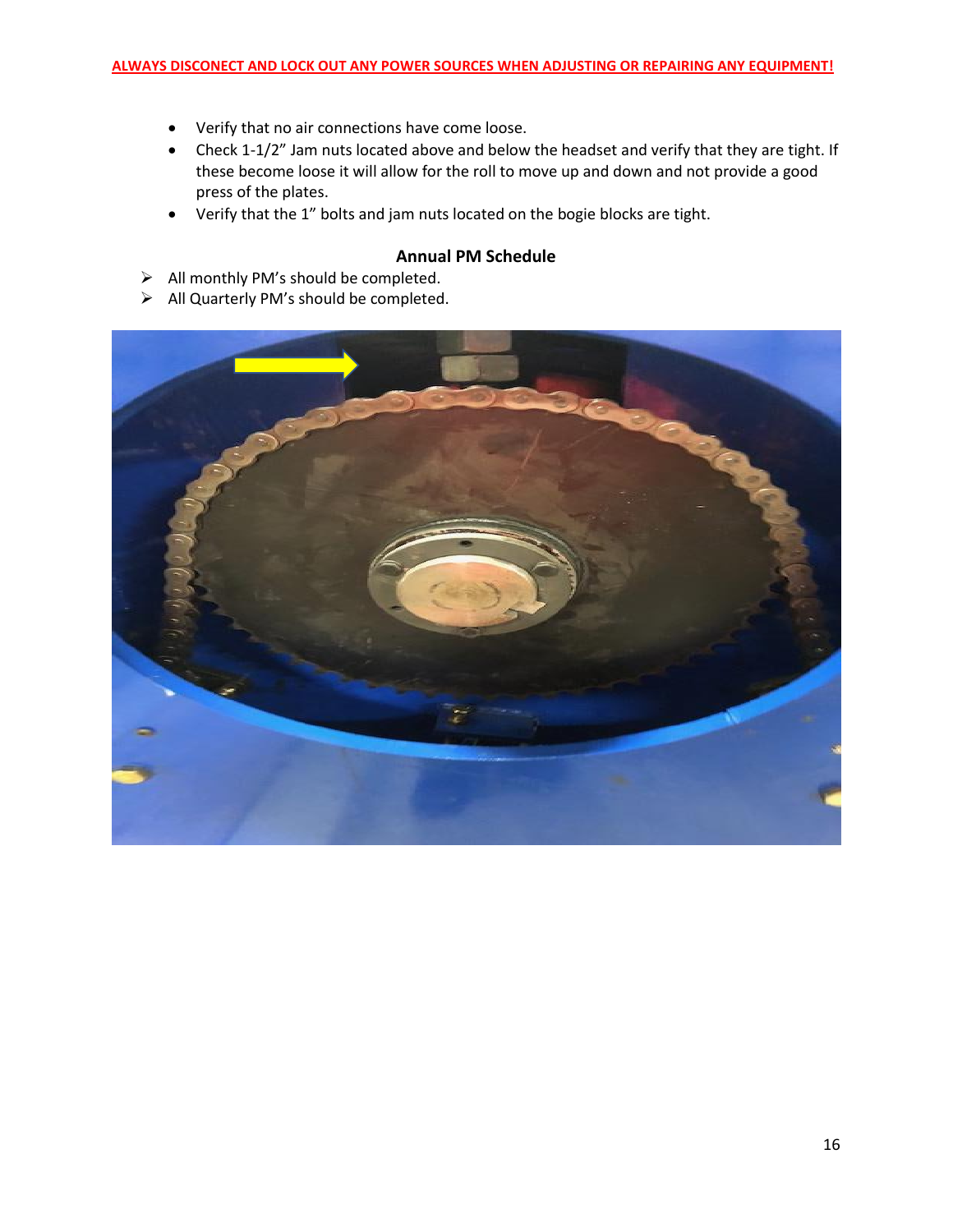

Location of Grease Fitting for the Roll



Location of Grease Fittings for Idler Bearings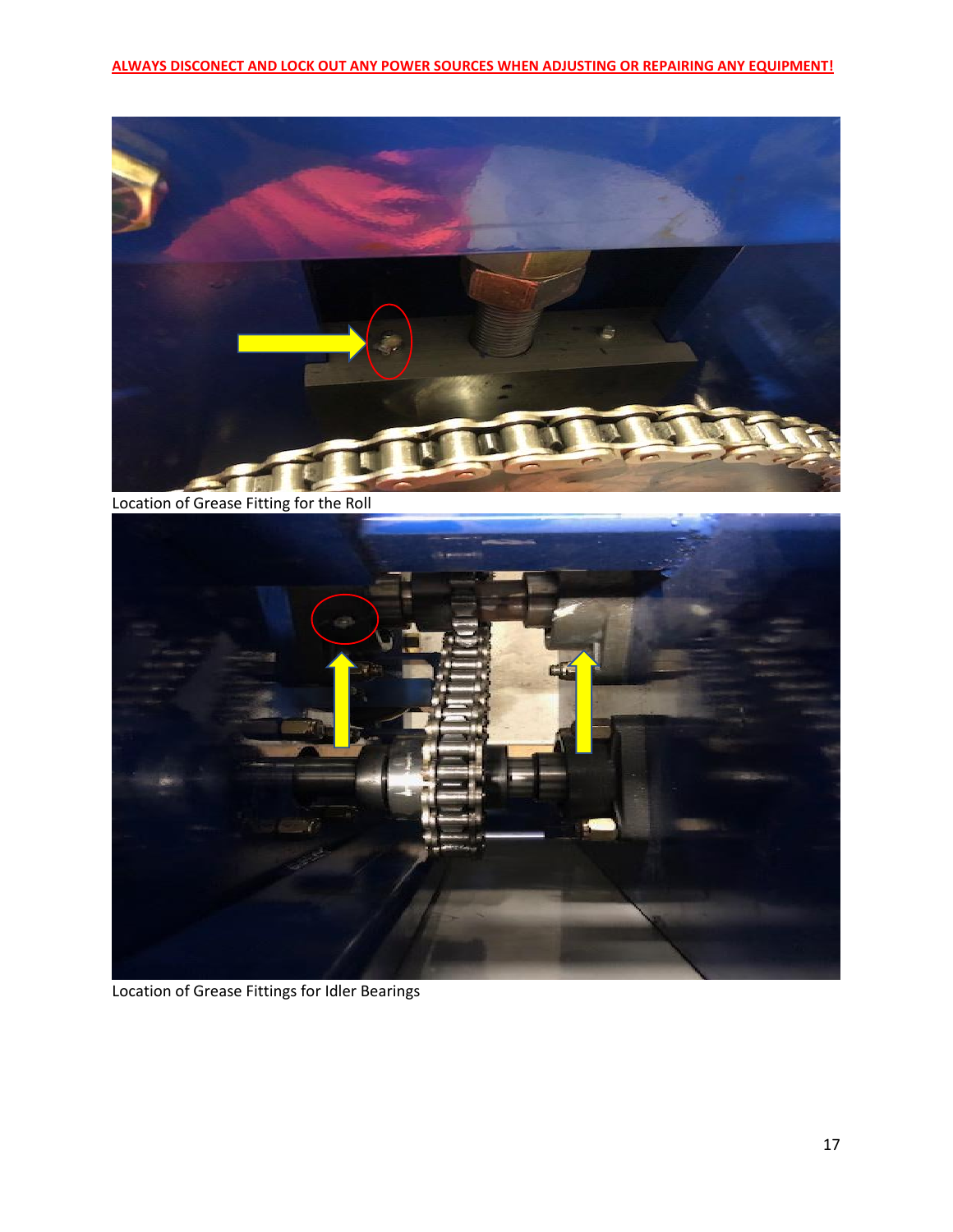# **ALWAYS DISCONECT AND LOCK OUT ANY POWER SOURCES WHEN ADJUSTING OR REPAIRING ANY EQUIPMENT!**



Location of Grease Fittings for Drive Wheels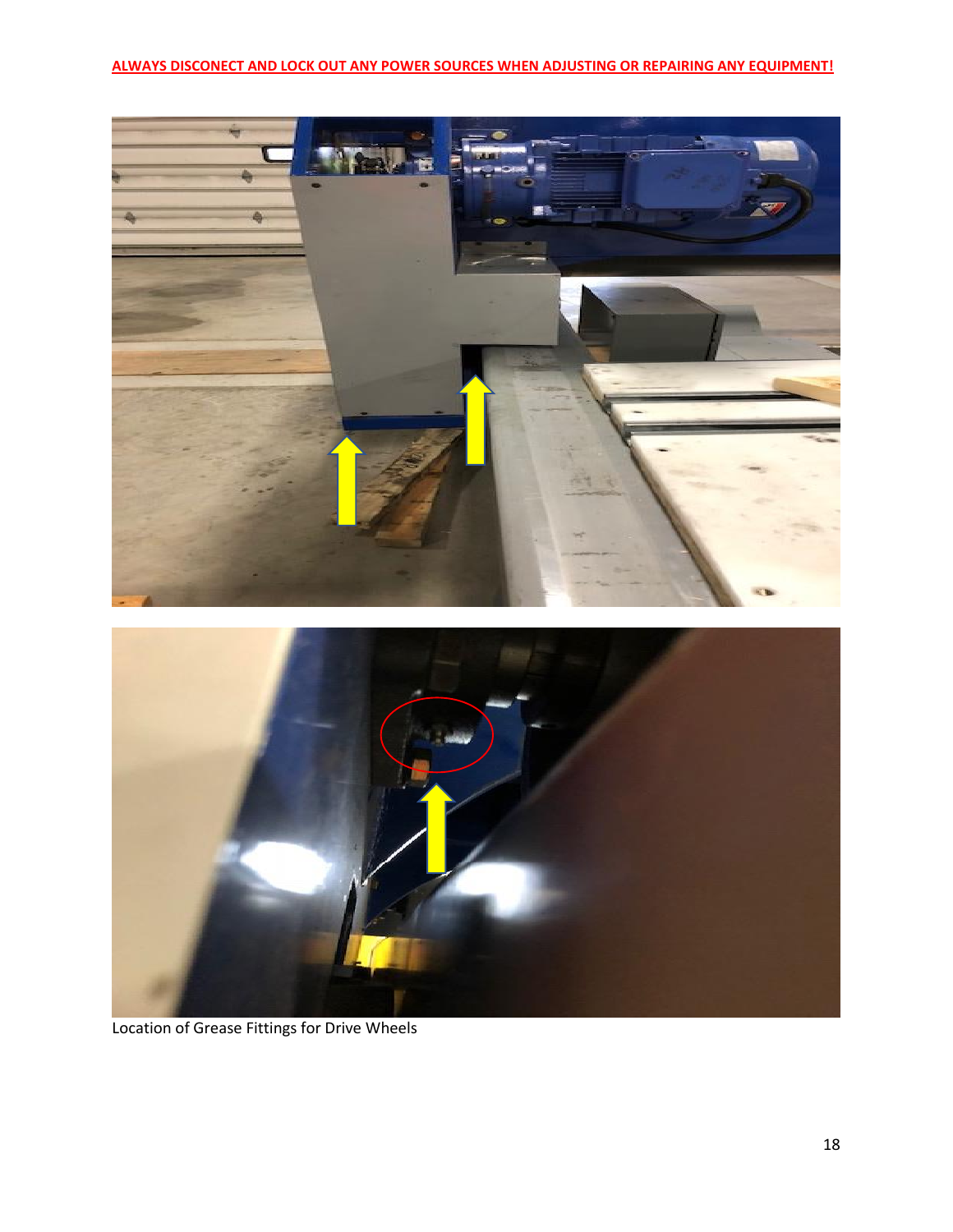

Location of Grease Fittings for Slack Adjuster bearings.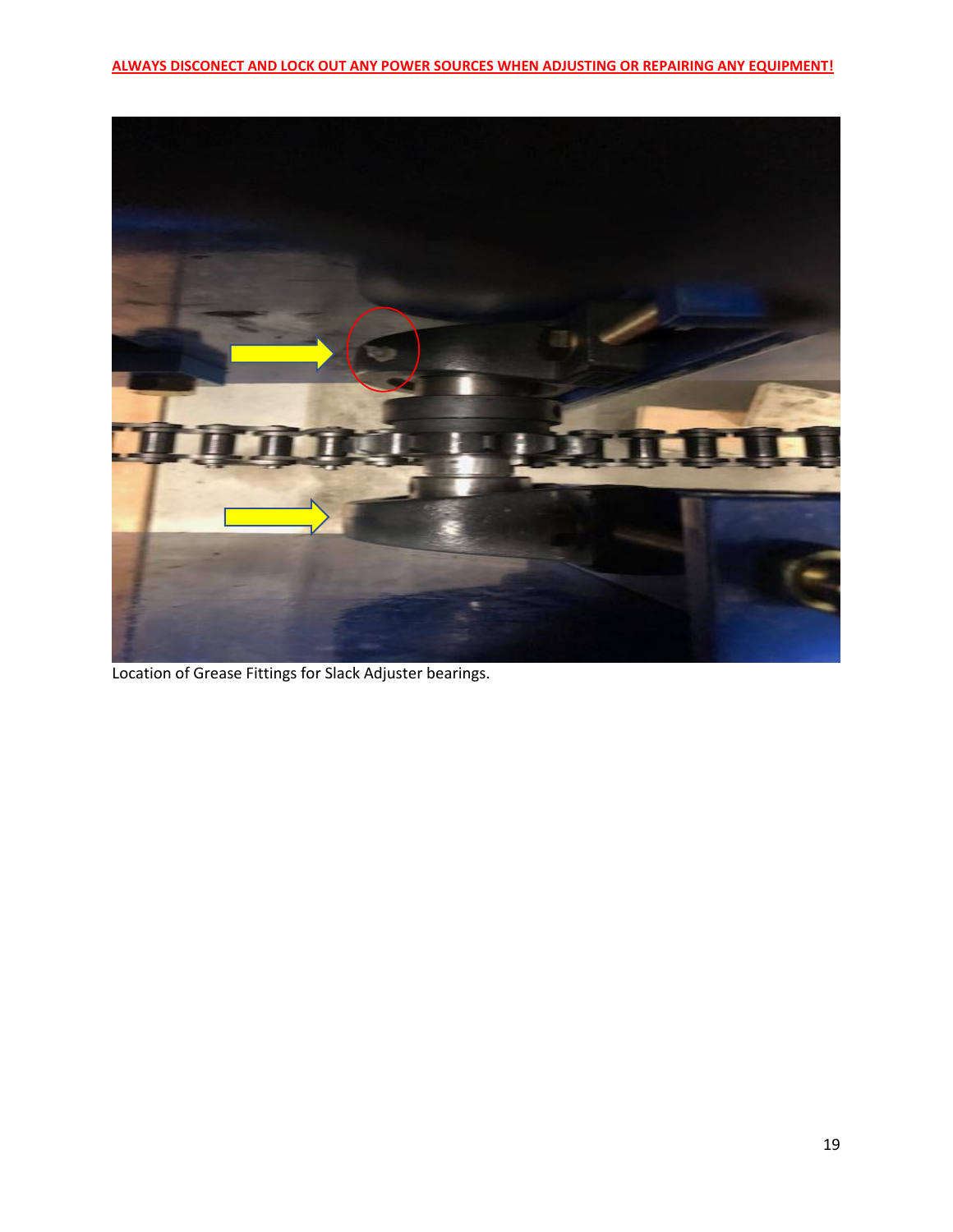**ALWAYS DISCONECT AND LOCK OUT ANY POWER SOURCES WHEN ADJUSTING OR REPAIRING ANY EQUIPMENT!** 



Location of Roll Height Adjustment Jam Nut Location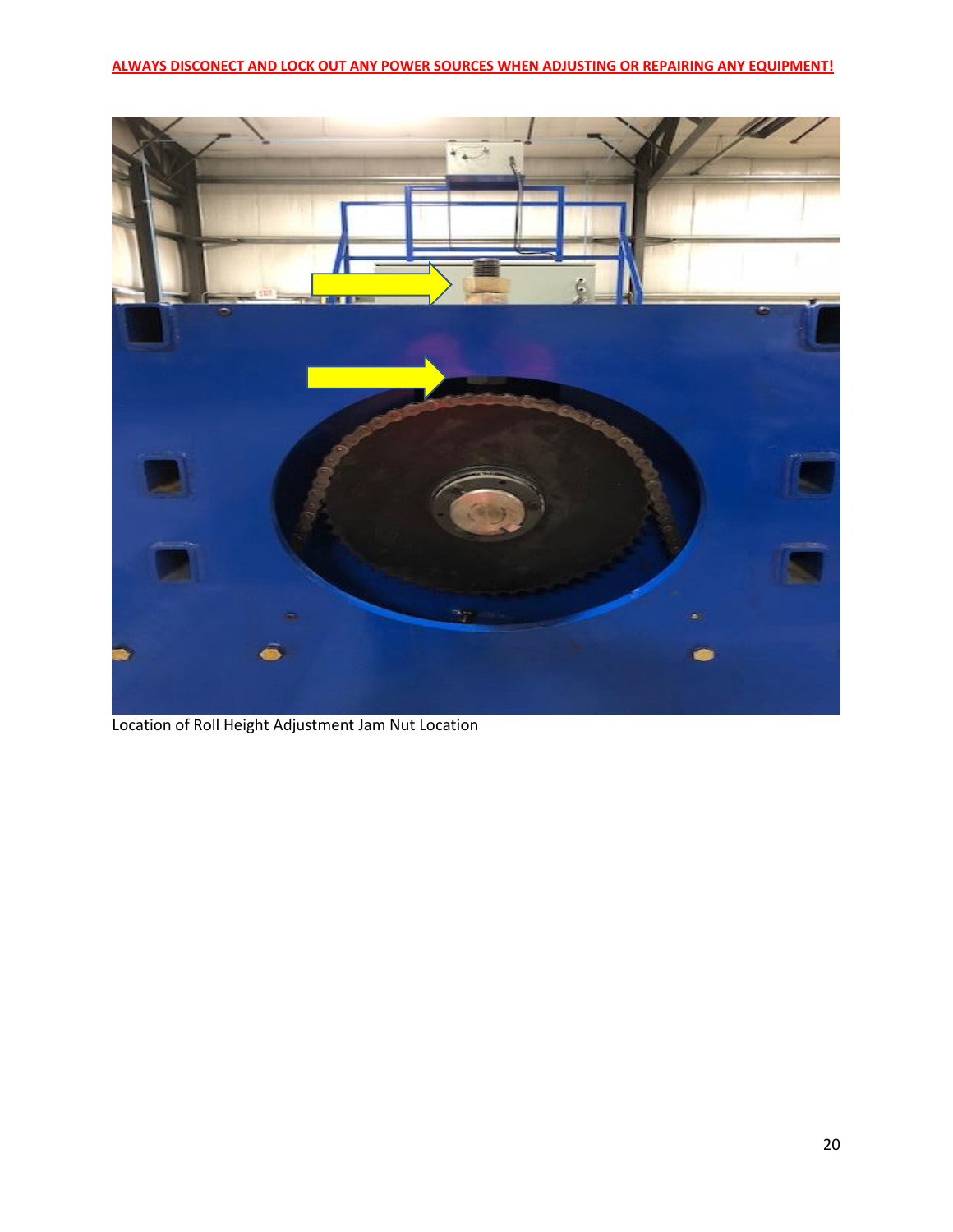

Location of Bogie Block Bolts and adjustment bolts and Jam Nuts.



Location of Bolts for Sensor Bracket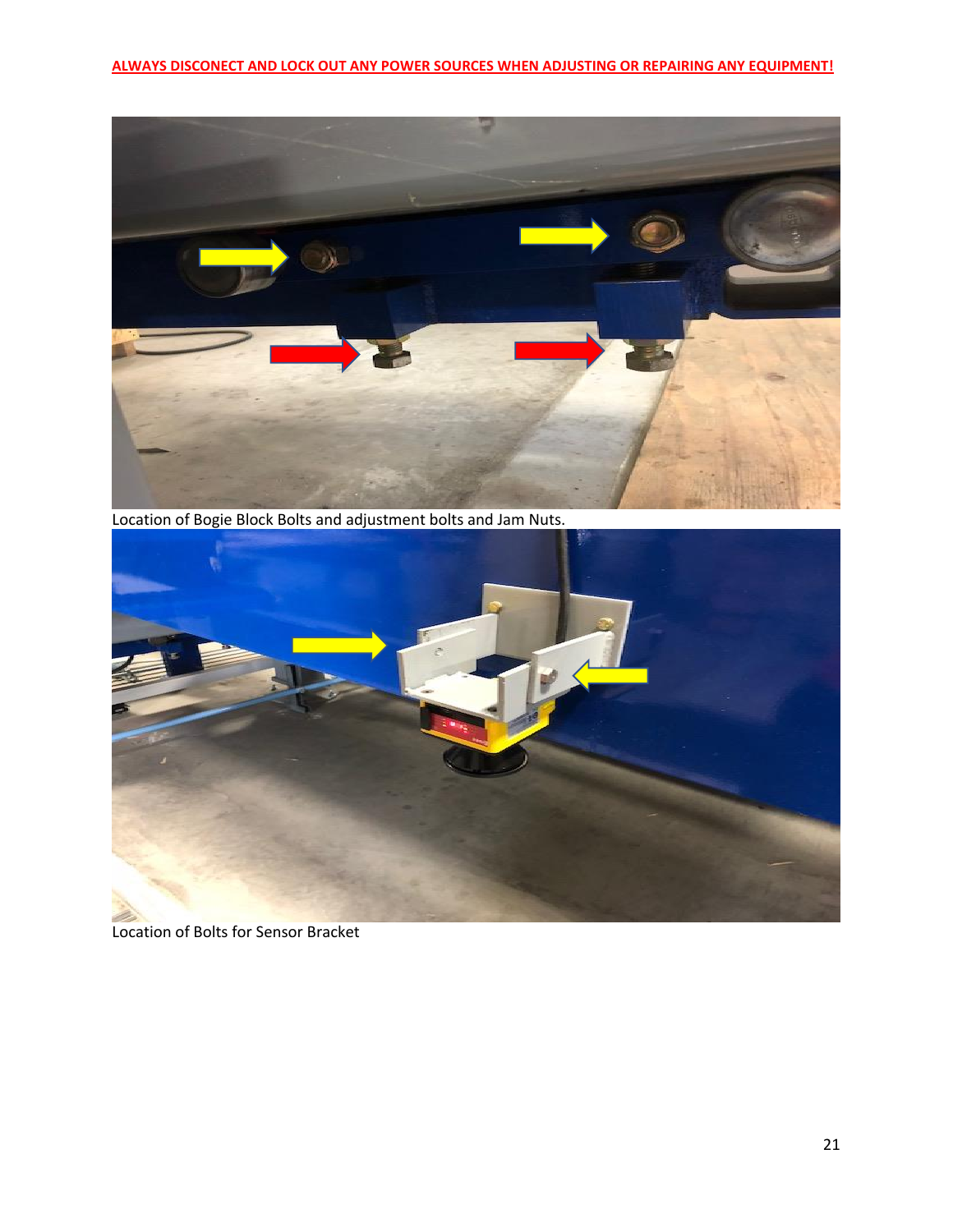

3 ⊕ 8 o ≂ ⊁ DETAIL V OTHER SIDE MIRRORED

化二氯苯醚醚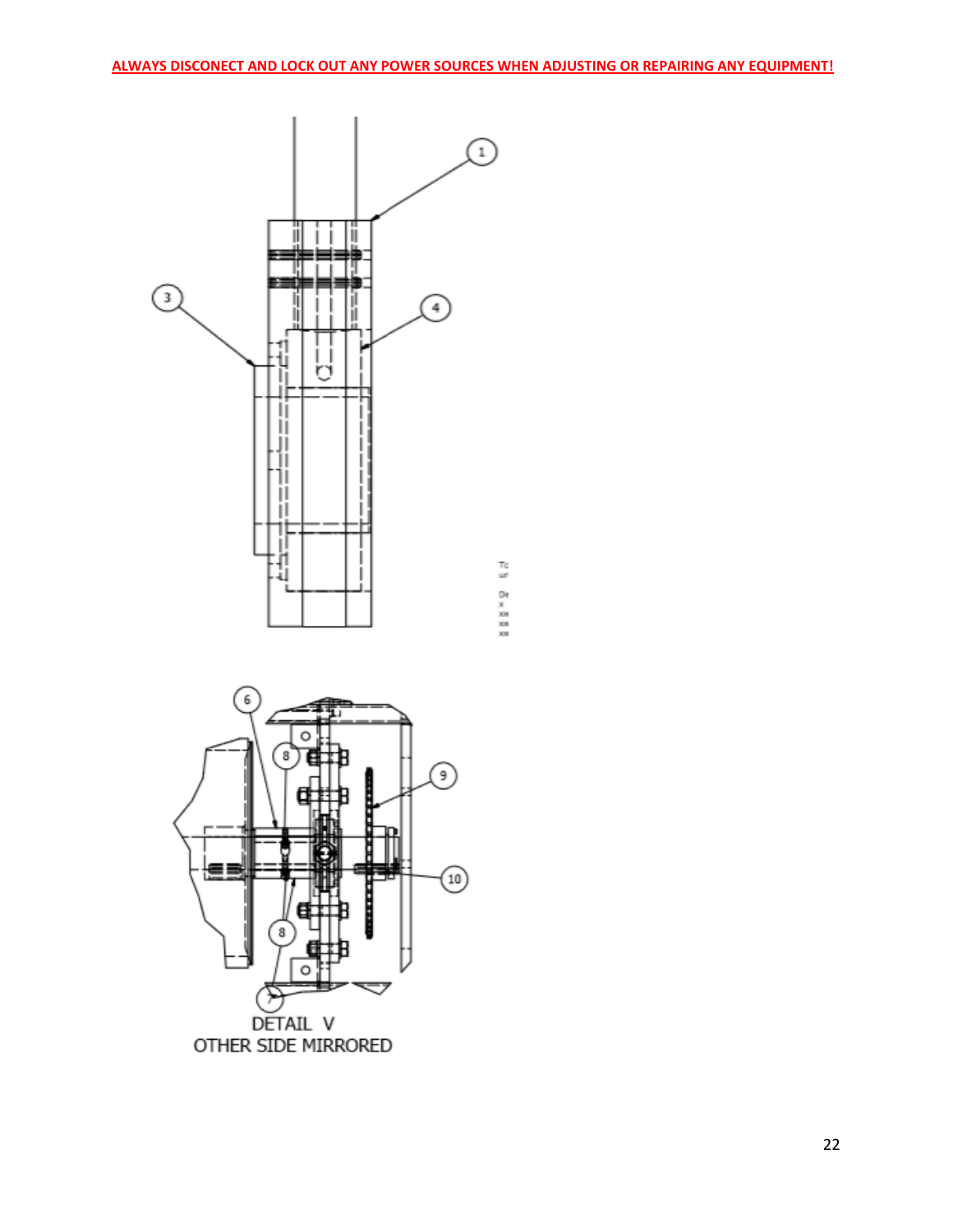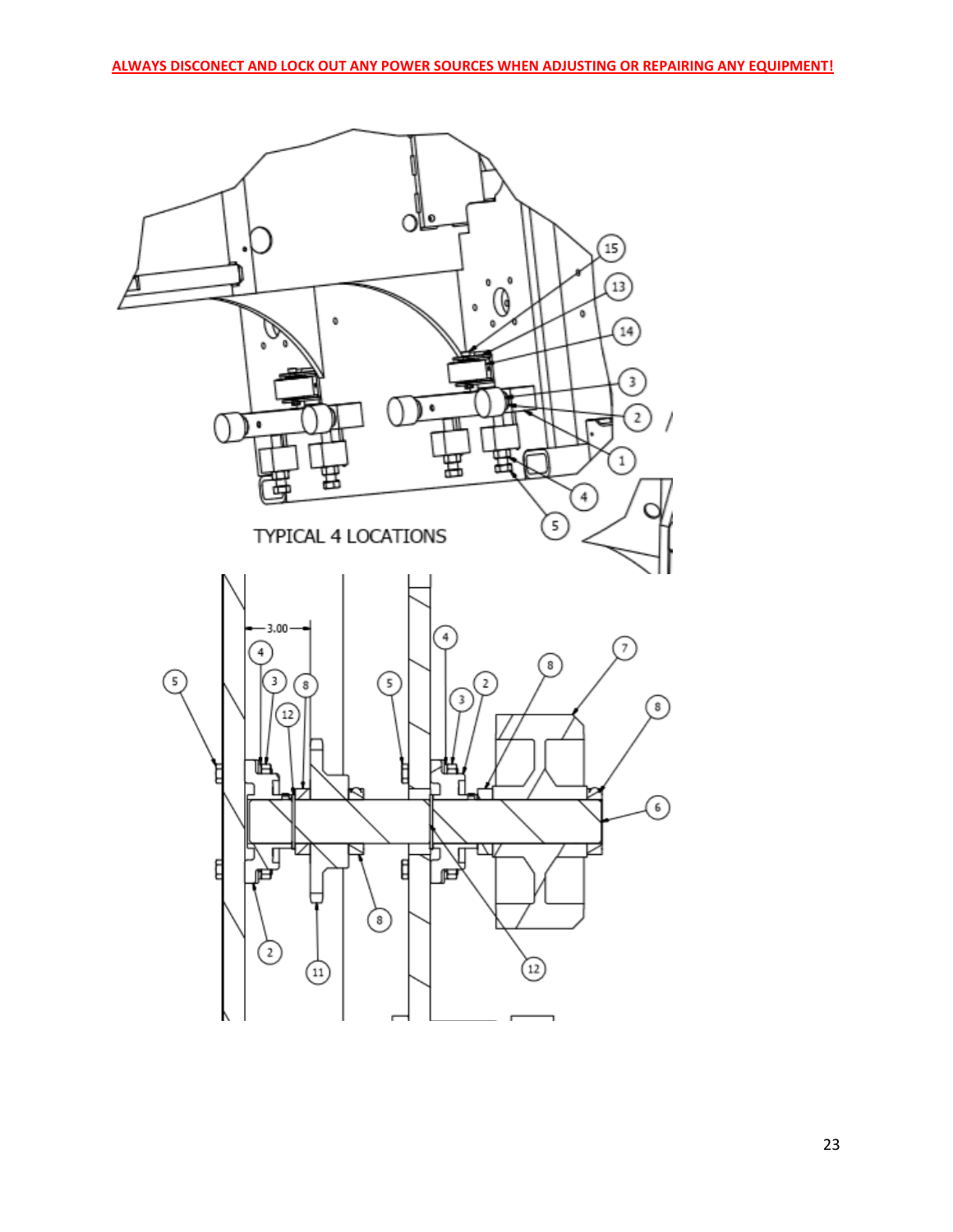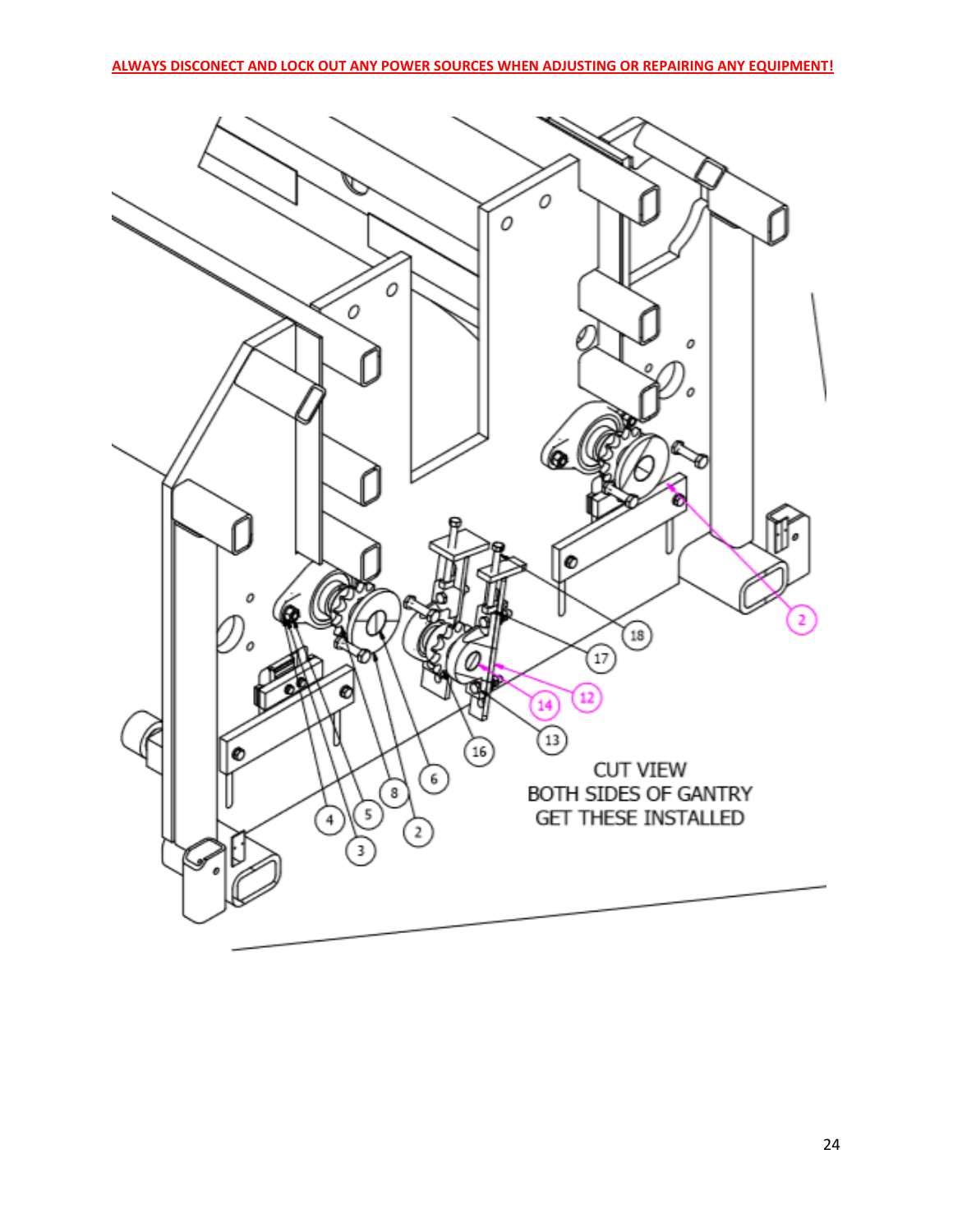

25